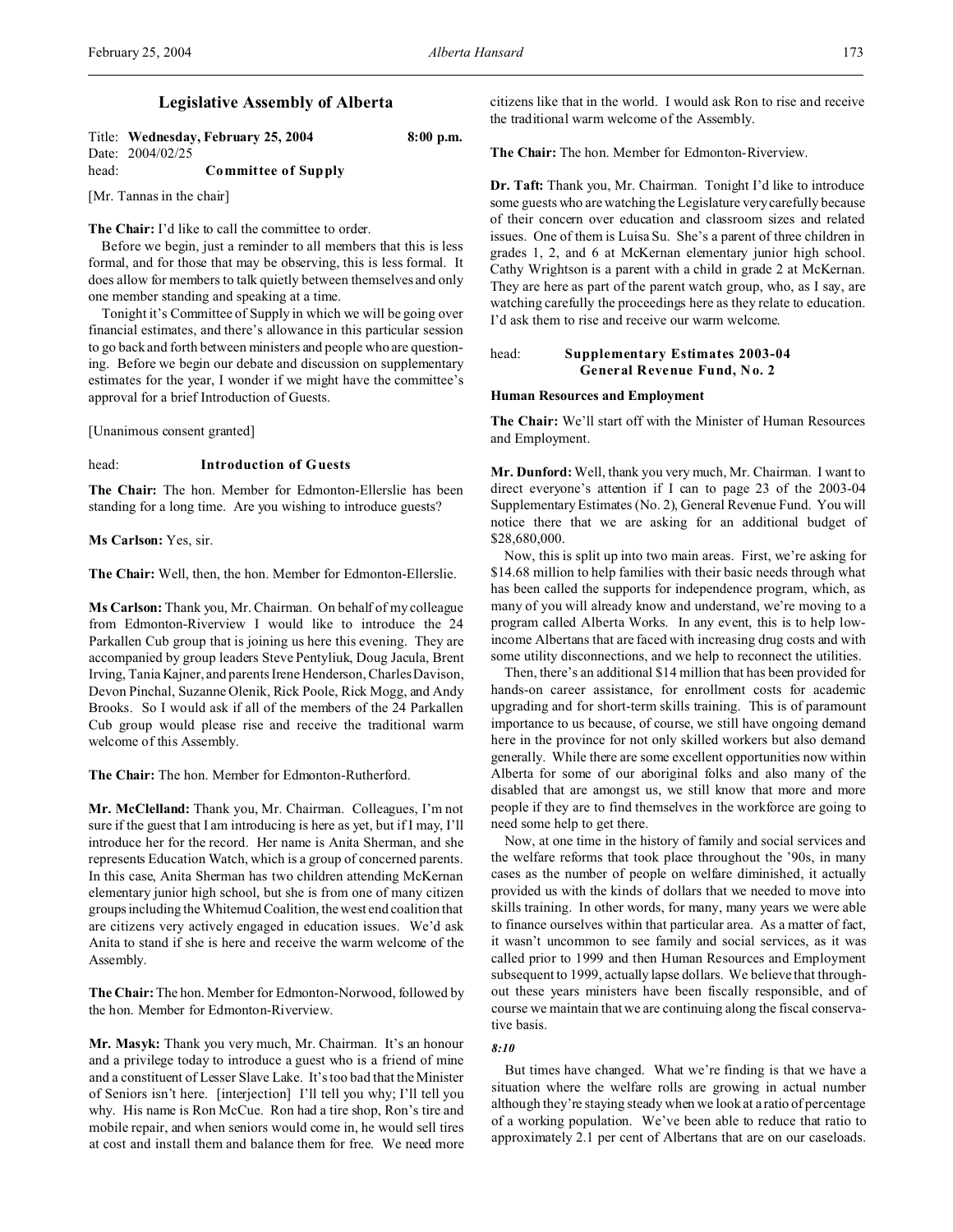It's 2.1 per cent of the total of the working population. Now, there's no other jurisdiction in Canada that even comes close to that, and of course we have such a hot demand for additional workers here in this province that we've been able to maintain that at a steady level. But, of course, hidden in that percentage, as the working population has actually increased, even though our percentage remains stable, the actual numbers have in fact increased. Now, I can't tell you all of the reasons for that, but some intuitively would be that as workers move to this province, they are in fact bringing family members with them, and some of these family members, of course, need our assistance and will be entitled to it.

As many people are aware, the social services ministers, so-called, right across the country made an agreement some time ago, two, three, four years ago. I don't remember the exact date when we signed the documents, but we wanted to have mobility for people in Canada, and of course that meant that we wanted to allow people that were in need but also might even be disabled to be able to move across this country and not have gaps in assistance where they needed it.

So we still continue to encourage people to come to Alberta because we need them. Our population just simply is not large enough at the current time to supply the labour demand that we have in this province, and I believe that things are going to change. I don't whether it's for the better or for the worse. As recently as two weeks ago at a seminar in Calgary when we were discussing labour demand, the skills deficit, the federal government representative – I forget now the gentleman's name, but he was an assistant deputy minister in the new Human Resources and Skills Development department of the federal government – put an astonishing overhead up for us to have a look at, and it indicated that in the federal government's planning, after the year 2011 100 per cent of the new jobs created in Canada will have to be filled by immigrants.

Now, they're not even playing around any more with large percentages, you know, like, maybe it's 73. Or is it 87? Or, wow, it's going to be 92. They're talking about 100 per cent. So we have a situation now in Alberta where if all of that additional demand is to be filled by immigrants, they would be extrapolating from what we currently see in terms of: well, here is a generally accepted level of people to be on assistance; here is a generally accepted level of people that won't be able to work.

My message here tonight is that that's simply not acceptable. How do we possibly expect to fill all of these jobs through immigration? Now, the Minister of Learning and myself will continue to work with the federal government, under the Minister of Learning's direction, trying to find more flexibility as it comes to changes within the immigration system as it's dealt with in Canada but specifically to Alberta. It raises other concerns.

Right now we have a labour mobility concept here in this country that Premiers like to talk about, that ministers like to talk about, but it's not happening in the seamless way in which it should. As a matter of fact, as recently as July of 2001 there was an obligation on the part of all of the ministers in Canada from each province and, of course, the federal minister responsible. We were to report to our Premiers and to our Prime Minister by July 1 of 2001 that we had accomplished the goal of labour mobility within our borders in Canada, that we would all have been able to have sat down, looked at the labour mobility agreement, and would have said to our bosses that we had accomplished that goal. Well, ladies and gentlemen, we failed. On July 1 of 2001 the ministers responsible in Canada were not able to make that statement to their bosses, that we had in fact accomplished that. We still have not accomplished that.

The good news is that from an Alberta perspective if we're not at a hundred per cent, we're fairly close. We in Alberta for years have

led the charge in this particular area of trying to provide mobility into this province. The government has faced some criticism in previous years because there was always the concern: well, somebody coming from somewhere else in Canada is going to get this job while my son or daughter won't be able to fill that position. That simply did not prove to be true because, again, the demand stayed so strong. Well, we need to keep moving in that direction, removing whatever barrier there might be in order that a worker, not just a skilled worker, will be able to come to this province and be able to fit into our system.

It raises a concern about productivity. If, in fact, a hundred per cent is going to have to be filled from immigration, why aren't we getting into a debate about current productivity? We're starting to hear about it from the oil sands – that's where it started – where there is a concern that's been expressed about projects to be developed and designed, where there's a concern about cost overrun and there's a concern about timeliness of that project. Now, we know from statistics that are provided to us that Alberta has the highest productivity rate of any jurisdiction in Canada, but, ladies and gentlemen of this Legislature, it's simply not good enough. The productivity rate in Canada itself is too low a standard, and the fact that Alberta might be leading in low standards is simply not good enough.

Now, I'm here to say tonight that the next big thing that we're going to be concerned about as issues in this vaunted room, that we've all earned our way to be here and to talk about these issues, is workers' productivity in this province. We've been dealing with the health care issue. It's a big thing, but we have been dealing with it and will continue to deal with it. We all hear the Premier as he tries to move that agenda along, and he needs to be successful in that.

#### *8:20*

The next big thing to health care, of course, was education, and again through the leadership of the current minister and the information that we now have from the Learning Commission in terms of the next big thing, education is being dealt with. So we're now at the next big thing, and I believe that it's going to be in the area of productivity, and it's certainly going to be the area in terms of skills deficit and, of course, then, in just the inability for employers to find the people that they need when they need them. That is why it is so critical to see an additional \$14 million go into our budget on the skills training side.

We are faced with resistance of being able to self-finance any more by being able to do something dramatic to our welfare roles. Now, we haven't given up on it, and we'll continue to work on that, and I'll come back in the time that's allowed me to spend a few minutes on that. But, basically, we're in a situation now of where we have to take people from where they are if they're unemployed, and you know what folks? I don't know if there's a reason for any Albertan to be unemployed, but if they are underemployed, then we have to look at what we are going to do with that person, and we've got to move them into the kind of skill sets that they can then move into the workplace.

So we're going to see within Human Resources and Employment a transition on how we look at skills because we're really not going to be training for training's sake any more, just so we get them off of the welfare roles, you know, put them in training so our numbers look better on the welfare side. Can't do that any more. Won't do that any more. What we're going to have to do is we're going to have to see the standards set higher for who qualifies for training and the kinds of training that they will actually be seeking. We're going to have to move from pre-employment training into a more inte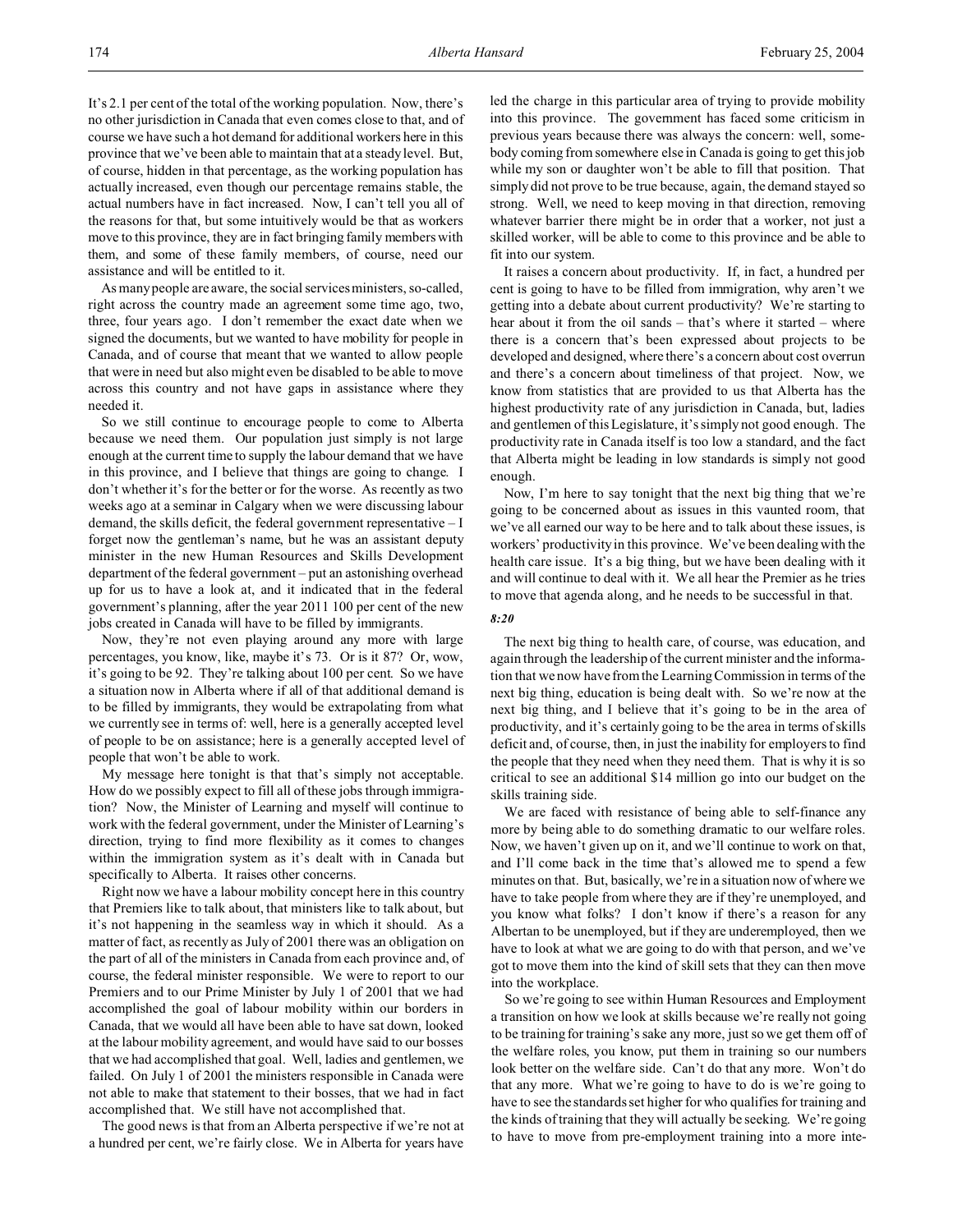grated training system so that people can then start moving directly into the workforce.

Ladies and gentlemen, we're going to have to have an attitude change about getting people ready for the workforce. Thus far we've been content to train, train, train and then provide the employer with that perfect little person that can then go in and start becoming productive within a very short period of time. I'm here to say tonight that we can no longer afford the luxury of paying for all of that particular time. I'm here tonight to say that we have to start moving people into the workforce before they are ready for the workforce, because the only way you get work ready is at work, and that is the kind of situation that we're going to be looking for. Now, that will ease the pressure on budgets as we move forward, but we're not there yet, and we're in this transition time of getting there. That's where we need the support tonight, of course, for \$14 million, but we need your support in the future because we have to reform the system. Once again we have a situation in Alberta where we're doing good, but it's just simply not good enough.

Now, getting back to the situation that we have in requiring \$14.68 million to help people that need assistance, this is a situation where if a person is unable to work, this government has made a commitment and we will continue with that commitment to provide them with the support that they need.

Ladies and gentlemen, we're all familiar with the AISH program, and the AISH program will remain. The AISH program has a mandatory review coming up, but it will remain.

But on the other side of things, in the supports for independence system, which is the old term – the Alberta Works system is the new term – we're going to have to carefully analyze everyone that we have in that situation. When I say everyone, I mean that, and I'm talking about 28,000 people as we stand here tonight. We're going to have to examine every one of those people and make the assessment about expected to work or not expected to work because we cannot afford to carry people on our files that otherwise would be expected to work. The workforce, the work market out there needs these people, and we need to be able to supply them. In order to do that, we need the money for skills, and I hope you will support our initiative here tonight.

Thank you very much.

**The Chair:** Before I call on the Interim Leader of Her Majesty's Loyal Opposition, I wonder: just so that we agree where we're going, we'll have a minister speak and then some questions and answers, and then we'll go to the next minister. Is that the way you want to do it, or do you want to go through all of the ministers and then ask questions? Back and forth. Okay.

The hon. Interim Leader of Her Majesty's Loyal Opposition.

**Dr. Massey:** Thank you, Mr. Chairman. I listened with interest to the Minister of Human Resources and Employment. He made a couple of comments early on that I would really appreciate some further explanation. One, he indicated that there's money in this request for utility reconnections. My question I guess is really sort of very low level but an operational one in terms of how that works.

Our constituency office – and I'm sure we're not alone – has been inundated with requests from people for relief from utility disconnections, and we've been drawing upon funds like the CFRN Good Neighbour fund and other resources to try to help those people over the hump, so I was interested that there would be this money in the budget. How does it differ from the sort of one-time relief that's available for social assistance recipients if they find themselves in difficulty? I know that we've been able to appeal to the department and get relief for some people, but can the minister explain how this

fits into the program? Is it something we should be alerting our staffs at the constituency level to be aware of? I really would appreciate some comment from the minister.

**Mr. Dunford:** Yes, I'd be glad to. Again, we're in a bit of a transition on this one as well, but let's talk about what's in place tonight. If a person in Alberta has received a disconnect notice, then they are invited to contact our office. What we will do is an assessment, so whether we assist or not is really based on need. If they're a low-income Albertan or otherwise could even qualify for assistance but for whatever reason have chosen not to but they would have ordinarily fit into that category, then we will reconnect their utility. We'll pick up the cost.

Now, what has happened to us over time is that our costs have gone from \$1.5 million to  $-$  \$5.3 million is the number that I have in mind. When we saw that increase, I became concerned that maybe something was going on with the utility companies, so I have had the three utility companies in my office or I've been in their office, and we've discussed it. We now have members of our staff that work with a committee inside the utility company to keep our eye on the situation to make sure that we and taxpayers' money are not being taken advantage of. There's information that we might have based on not individual clients necessarily but perhaps some kind of experience that we have that might forewarn the utility company so they can start to take maybe remedial action earlier so that it doesn't get to the disconnect notice. Then thanks to members like the Member for Whitecourt-Ste. Anne and others, we are looking at, of course, load limiters for a way in which there would always be enough heat for a stove, for a furnace, and for a fridge.

**The Chair:** The hon. interim leader.

### *8:30*

**Dr. Massey:** Thank you very much. I think that's useful and welcome information, Mr. Chairman, because even though it's a small number of Albertans that are involved, given the kind of temperatures we've had this winter, it's been a source of concern.

The other question – and the minister talked about a mandatory review of the AISH program coming up – is the whole issue of rates for people who are receiving assistance and what might happen to those rates. I guess I would like some comment in terms of what those recipients can expect, and I say it within the context of having been contacted recently by a group of AISH recipients who were really concerned about the financial plight that they find themselves in and asking if I thought there was any use in them making representation to the government. I promised at that time that I would ask when the opportunity arose in terms of those rates how the government sees them being adjusted if they see them being adjusted.

**Mr. Dunford:** This is one of the areas of some controversy or difficulty that we have currently, and I suppose it's not surprising that with the broad mandate Human Resources and Employment has, we might find at least one issue amongst all that we do.

I don't want to deal with the actual question about rates at this point, but I want to talk a little bit about what a person can do if they're on AISH and they find themselves simply unable to meet their obligations. We have tried as best we can to be as compassionate and caring on this issue as that allows us within the sort of mandates that we operate with. Quite often what happens, even though it might be temporary, is that we'll actually move an AISH person off AISH for a temporary period onto our support programs. The thing about AISH is that it's a generous program in the sense of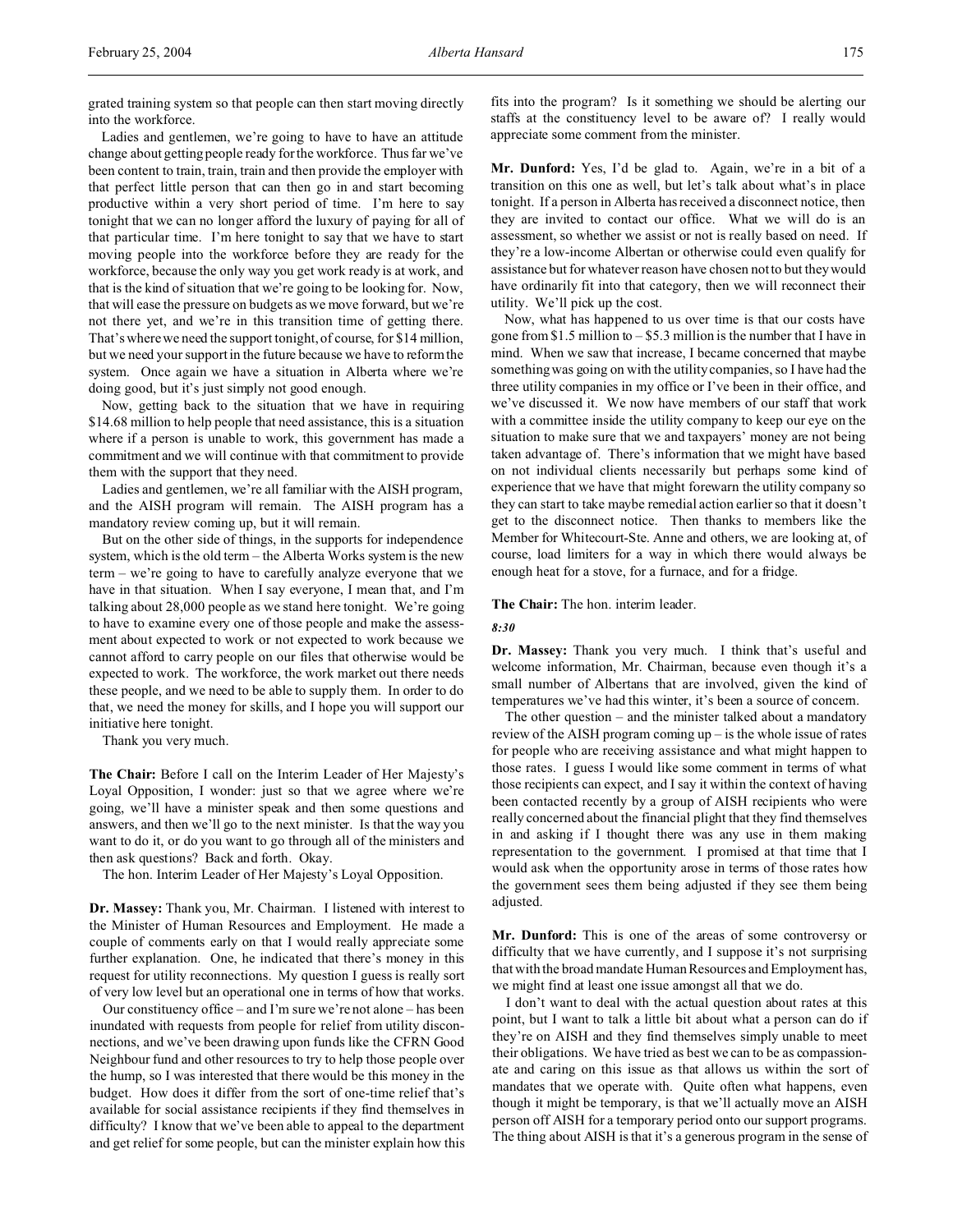how people can qualify to become eligible for AISH, but once you're in the AISH program, it's very rigid about what it is, you know, that you can avail yourself of. So I think we've used a very open approach and have moved people back and forth based on their actual situation in order to help.

A review of the act has to start taking place in 2004, so later this summer or early fall we'll get started on that. Of course, issues that will have to be dealt with at that time are, obviously, the monthly rate but also whether or not we can still sustain the kind of asset availability that we currently provide. Well, again, I know that we don't always compare ourselves with other jurisdictions – I guess we do when it helps us – but in the case of AISH we are so far ahead of the rest of the country on this that you sometimes have to worry if, you know, maybe we haven't gone too far. But that's just going to upset a lot of people. I don't want to suggest for a moment that any of that asset limit is going to change, but that has to be looked at. This House will have to decide whether or not to carry on with it.

**The Chair:** The hon. leader of the third party.

**Dr. Pannu:** Thank you, Mr. Chairman. I was listening to the minister with a great deal of attention, and maybe I can start with the comments that he made just a moment ago on the AISH program. I just want to share with the minister my constituency office experience. We get lots of calls from AISH recipients. There are two kinds of issues that come to my attention. One is, of course, the interest that recipients have in seeing the review that the minister just suggested may not start until perhaps September, October. Is that right? [interjection] Yeah. So that, I think, would be a matter of concern to my constituents.

I have a fairly large number of people who are on the AISH program who are my constituents. I do meet with them at least once or twice a year at their request, and they are concerned about the financial difficulty that they have with the current amount of money that they get. So the news to them that the review will look at the rates is obviously welcome to them, but the delay in when the review is going to start would be a matter of concern. I wonder if the minister can expedite that review, move it forward. At least that will give them some idea that the government is receiving their concerns through us, through people like me, and is willing to expedite the review. So that's one question.

The second question. As the minister said, his ministry tries to be very compassionate and responsive to special cases where there may be financial difficulties and tries to move people back and forth between the two programs, supports for independence and AISH. In the last meeting that I had with a fairly large number of AISH recipients in my constituency – I wish I could remember the details – my attention was drawn to the fact that once they move to the supports for independence program, it's very difficult for them to move back to AISH, which seems to be their preference. I don't know what's the basis of it. Are you aware of some of these difficulties? If you would shed some light on it and how they can be addressed.

So those are my first two questions.

**The Chair:** The hon. minister.

**Mr. Dunford:** Thank you. On the timing of the review I'm trying to be realistic. If we were to start it, you know, in the late spring or in the summer months, I'm just not sure how convenient that will be for people, so in my own head I have a September date.

I might point out, though, that I think the review should look at a long-term situation as to how the rates would be dealt with. Again,

the actual \$855 a month is more a matter of budget than it is of that particular review. Well, let me say it this way. While they're not mutually exclusive – you know, one doesn't have to wait for another one – that doesn't mean that anything is going to happen to the rates either. The \$855 is a budgetary issue, whereas the overall aspect of AISH and all of its parameters is what really would be reviewed, and I hope that what would be reviewed in the overall parameters is some kind of way in which there might be adjustments to the rates.

## *8:40*

On the moving back and forth, I'm actually unaware that there would be any difficulty, because the way the thing is supposed to work is that the AISH person goes onto SFI until their temporary situation is completed, and then they go back onto AISH. We've actually provided a situation where you could be off AISH for as much as two years and not have to go through all the rigamarole of re-enrolment, which is one good thing. But the other thing, why they prefer to be on AISH instead of SFI, comes down to the simple fact that when you're on SFI, you're on a program of last resort, so you get examined on a constant, constant basis by our caseworkers. When you're on AISH, we leave you alone for a year, and I think that's the difference.

**The Chair:** Hon. Member for Edmonton-Strathcona, do you have a further question, or are we ready to go to the next minister?

**Dr. Pannu:** A question for the minister.

The Chair: Okay. Go ahead, hon. member.

**Dr. Pannu:** Mr. Chairman, the minister's explanation was very helpful. He did make a reference when talking about the review of the AISH rates to considering some sort of adjustment to it. Is there any consideration likely to be given to linking at least the AISH amounts, \$855, as you mentioned, Minister, to this cost of living allowance? That's one thing, the minimum that the recipients, my constituents, certainly are asking for. To be realistic, you know, if costs go up, some consideration has to be given to adjusting the rates in order for these Albertans to be able to live within the means provided to them. If \$855 is a reasonable amount and there has been no change in it over the last five years – I think it was five years ago that the last changes were made.

### **Mr. Dunford:** In '99.

**Dr. Pannu:** In '99. They certainly are complaining to me that just in the interest of reasonableness, of fairness some inflationary adjustment needs to be made so that it reflects changes in the cost of living.

If I may add another question to it as we go on. I notice in the supplementary estimates \$14.68 million for supports for independence "to address caseload and cost-per-case increases." If you would please explain something about this. I have difficulty understanding what these things refer to and why these increases both in per case cost and the number of cases. Is it in part because the switch from AISH to SFI is more frequent now than it was before, or are there some other reasons for it?

**Mr. Dunford:** On the cost per case, prescription drugs are eating our lunch. It's just that simple.

# **Chair's Ruling**

# **Decorum**

**The Chair:** Hon. members, I'm sorry to interrupt your lively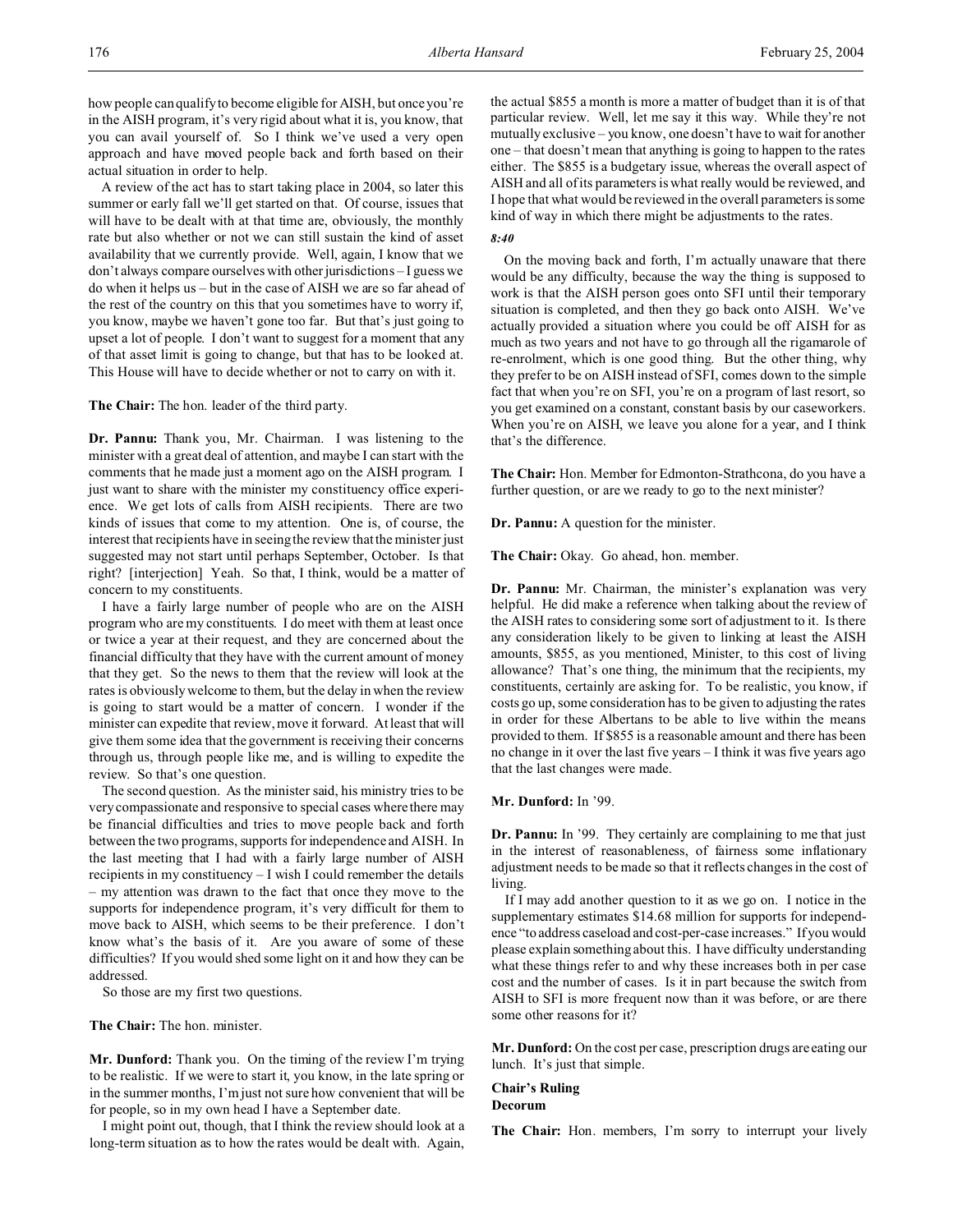conversations. It's just beginning to increase to a level now that we can no longer hear the members who are supposed to be debating. I wonder if we could just bring it down a few notches, and let's hear the hon. minister answer the questions from the hon. Member for Edmonton-Strathcona.

### **Debate Continued**

**Mr. Dunford:** Well, just in case nobody could hear that, the increased cost of prescription drugs is eating our lunch. We have been unable in the last while to meet our targets, and that's one of the reasons why we're here again tonight seeking a supplementary estimate.

We now spend something in the order of \$170 million a year on the medical card that we provide to our clients, and the overwhelming majority of that is in prescription drugs. So this is something that we need help with, yet we know and understand that in many cases the prescription drug has allowed the person to continue to be able to look after themselves to some extent and perhaps even in other cases allowed them to stay in the training that we have them in and perhaps then even get into the workforce. But there shouldn't be anybody – there shouldn't be anybody – in this House tonight and, as a matter of fact, there shouldn't be anybody in Alberta that is not serious about health reform because this is getting out of hand.

In terms of adjusting the rates – now, I can't say never. I can't say that I've never used cost of living as a way to increase this area because as a matter of fact I have in the sense that when we went back and reinstituted increases to the MLA pension plan, that you and I don't have but our predecessors had, we did use 60 per cent of the cost of living, which would be consistent with pension plans. But if this House chose to tie AISH rates to cost of living, I'd actually be disappointed. I don't like it as a measure. It doesn't measure anybody. It is some nonexistent Canadian out there that experiences these costs.

I think there are other indexes that, if we were to tie it to something, would be better. I think market-basket measurement is going to be something that we can look at in the future because it will calculate costs, then, as they relate to our communities. MLA salaries are tied to an average weekly wage index, and to me that might make more sense. One of the questions that would need to be asked is: if there's to be some sort of orderly change to the rate, how is it done? We would need to do that.

Now, the reason that the rates haven't changed in five years is – I talked about prescription drugs eating our lunch; the other thing that's been eating our lunch is the increase in the AISH caseload. We now spend \$360 million, I think it is, within that AISH file, and we've been experiencing 7 per cent increases up until the last year of 6 per cent. We simply haven't been able to find the funds to provide the increase because we've been trying to keep up with the caseload. It doesn't make any sense to me. I don't understand why when we have population increases of 1 and a half per cent we have 7 per cent increases in AISH. It doesn't make sense. Something's going on. We need to find that out.

**The Chair:** Hon. members, I wonder if we might have unanimous consent to briefly revert to Introduction of Guests?

[Unanimous consent granted]

### head: **Introduction of Guests** *(reversion)*

**The Chair:** The hon. Member for Redwater.

**Mr. Broda:** Thank you, Chair. It's my pleasure to rise tonight and introduce to you and through you to members of this Assembly the mayor of Thorhild. I noticed that Vivian Prodaniuk is in the members' gallery to observe the session tonight. I'd ask her to please rise and receive the warm welcome of this Assembly.

*8:50*

**The Chair:** The hon. Member for Drayton Valley-Calmar.

**Rev. Abbott:** Yes, Mr. Chairman. It's my pleasure to also introduce a guest in the members' gallery tonight, and that is the mayor of Breton, His Worship Darren Aldous. I'd ask Darren to stand and receive the warm welcome of the Assembly.

# head: **Supplementary Estimates 2003-04 General Revenue Fund, No. 2** *(continued)*

**The Chair:** Okay. Are we ready to go to another minister? The next minister on my list appears to be the minister that we've been talking a little bit about, the Minister of Health and Wellness.

## **Health and Wellness**

**Mr. Mar:** Thank you, Mr. Chairman. I'm pleased to rise and speak to the supplementary estimates for Health and Wellness for the 2003- 2004 fiscal year. These estimates add up to a total of just \$12.5 million split roughly equally between operating expenses and equipment and inventory purchases.

The third-quarter forecast shows that my department is \$28 million over budget. This is true, but my department has managed its budget extremely well. We're managing to pay for all of the additional \$22 million allocated to health regions to offset higher operations and maintenance costs. We also found all but \$2 million out of \$14 million in higher than expected prescription drug costs.

In all, Mr. Chairman, the supplementary estimates represent less than two-tenths of 1 per cent of my overall budget. We will get about half of this money, \$6.35 million, back from Canada Health Infoway in the near future. This does not represent an additional cost to the province. These funds will enhance and implement the pharmaceutical information network, which is linked to the electronic health record. Access to a patient's prescription history helps doctors and pharmacists avoid ineffective drugs and prevent adverse reactions. This has great potential to improve the effectiveness and quality of care and will reduce wasted prescriptions.

My department is allocating \$453 million this fiscal year to Blue Cross to cover prescriptions and other extended health services for Albertans not covered under an employer group plan. Most nongroup benefits, 97 per cent, or \$440 million, are for prescriptions, and most of those are for seniors. Drug costs under Alberta Blue Cross are going up an average of 17 per cent a year. This fiscal year my department needed about \$14 million extra to meet this growing drug cost. We can cover all but \$2.2 million of the increase from funds that have already been allocated to us.

These supplementary estimates, Mr. Chairman, show \$4 million to reduce the human risk of West Nile virus. The first and best protection continues to be personal steps that people can take to eliminate their properties as mosquito breeding sites and protect themselves against being bitten. This year we will also assist municipalities in targeting the larvae of the one mosquito species most capable of transmitting the virus to humans. Provincial public health officers will provide details when we announce the full plan next week.

In the meantime, Mr. Chairman, I ask members of the House to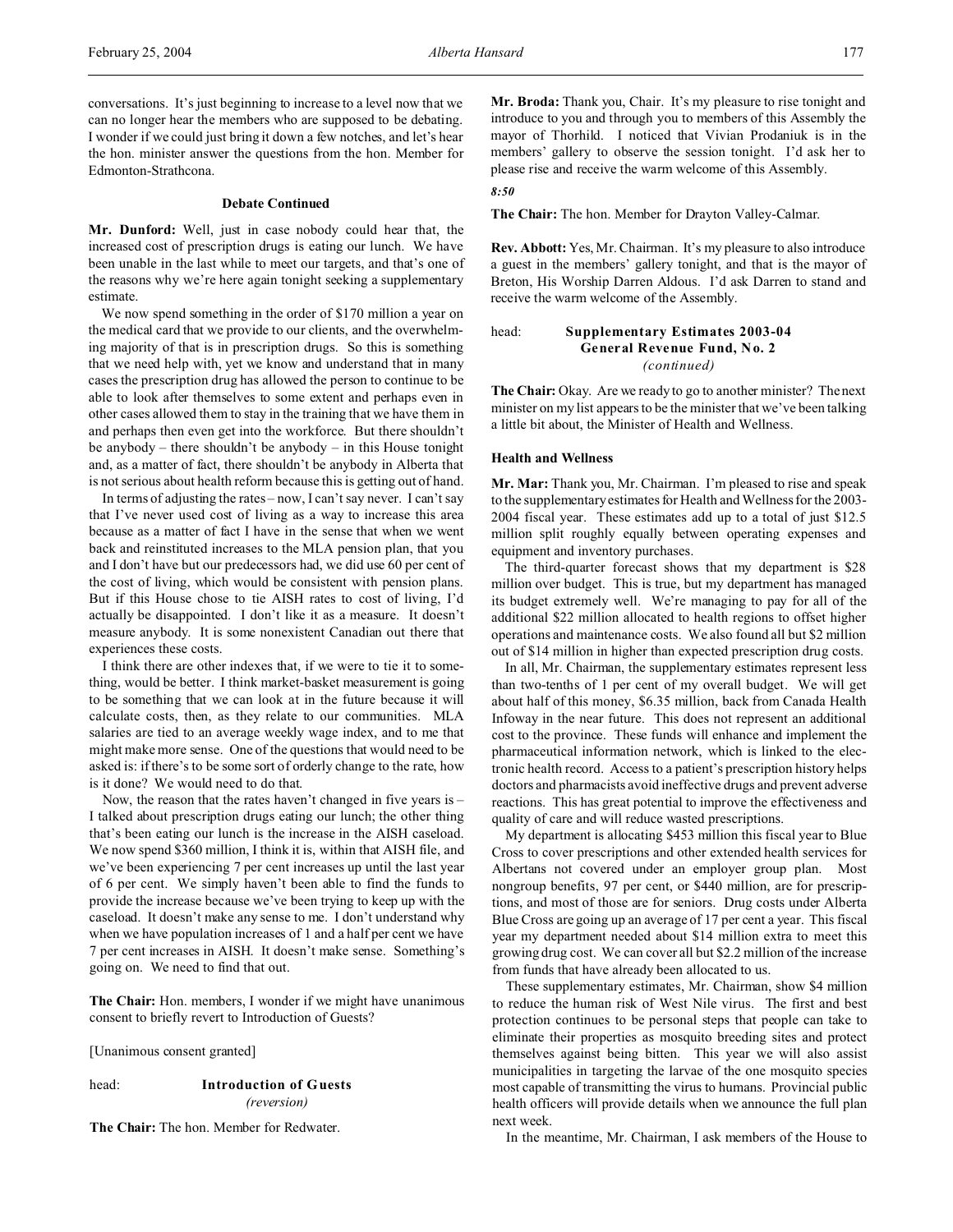vote and approve this and all expenditures in these supplementary estimates.

Thank you.

**The Chair:** The hon. Member for Edmonton-Riverview.

**Dr. Taft:** Thank you, Mr. Chairman. I have a handful of questions on this. I consistently hear reports of very, very substantial deficits from the RHAs, something in the range of – I can't remember the exact number – \$60 million for each of Capital and Calgary health regions and smaller amounts for the other health regions. How is the minister expecting to cover those since they're not covered in this estimate?

**The Chair:** The hon. minister.

**Mr. Mar:** Thank you, sir. We have examined the plans of all the regional health authorities, and we are satisfied that they will make it through this fiscal year with this additional amount of money that will be allocated to them plus money that we have reallocated from other elements of the Department of Health and Wellness budget. Furthermore, Mr. Chairman, there are some regional health authorities that have accumulated surpluses that will be applied towards their current operating expenditures.

**The Chair:** The hon. Member for Edmonton-Riverview.

**Dr. Taft:** Thank you. I hear ongoing concerns about the very long delays in the approvals of the RHA budgets and business plans, depending on how you're looking at them. Indeed, my information is that even as recently – perhaps it may be still the case today – as a few weeks ago the RHA budgets for this current year had not actually been, as it were, signed off by the minister. That's of very close relevance to this debate because we're debating supplementing those, so perhaps the minister can enlighten the Assembly on the process through which the RHA budgets are signed off on a year-toyear basis.

**Mr. Mar:** Mr. Chairman, we are working hard at trying to develop multiyear contracts with the regional health authorities. Part of that challenge, of course, is the ability for us to get information out as soon as possible on how much a regional health authority might be looking at getting in the upcoming year. So because we're making the transition to multiyear contracts as opposed to year by year, that is the reason why the current fiscal year's budgets haven't been signed off yet.

**The Chair:** Hon. Member for Edmonton-Riverview, are you ready? Okay.

**Dr. Taft:** No, no. I've got plenty of questions.

That makes it more difficult, really, to support these supplementary estimates because it feels like we're adding on to an as yet undefined amount, but be that as it may.

The minister did mention West Nile protection, promotion, and prevention programs. There's a substantial amount allocated here for that.

Another concern similar to West Nile, in fact potentially a much more serious concern, is around SARS. I do believe that some of the RHAs have undertaken extensive preparations and training of their staff and even preparation of facilities in case there is even a single case of SARS reported in, say, Edmonton or in Calgary. Was that preparation entirely financed out of previously approved revenue, or

is it in here somewhere? Does the minister have any idea how much that has cost? Is it more or less, for example, than what's been spent on West Nile preparation?

**Mr. Mar:** Mr. Chairman, we have taken significant steps to deal with issues of infectious disease particularly as we know that there will be at some point a pandemic influenza, so our planning for infectious diseases like SARS has been part of really an overall picture of dealing with infectious diseases like pandemic influenza. We do allocate money for public health. It is out of that allocation of money that we have been working on the development of plans by regional health authorities and by the province. The plans for West Nile virus are quite a bit different because it's not an infectious disease like SARS or like the flu but really is something that is transmitted by in this case mosquitoes.

**The Chair:** Hon. Member for Edmonton-Strathcona, are you wishing to ask a question? Go ahead.

**Dr. Pannu:** Yes. Mr. Chairman, thank you. A question to the minister – I think the Member for Edmonton-Riverview raised that question – with respect to the alleged deficits in two major RHAs, Capital and Calgary, to the tune of \$60 million each. The minister said that those monies are likely to be found within the budgets of each of the RHAs or within the overall budget of the department. I wasn't quite able to understand where those monies are to be found, if those budget figures are, indeed, more or less right in the judgment of the minister. There's the first question.

*9:00*

**The Chair:** The hon. minister.

**Mr. Mar:** Thanks, Mr. Chairman. What is happening is that throughout the province there are regional health authorities, some of which do not have accumulated surpluses that they can apply to their current deficits. Some of those regional health authorities will find sources of money from our supplementary estimate. Others will be able to do it by accessing accumulated surpluses. So the solution for each regional health authority to making sure that it is able to deal with its deficit by the end of this fiscal year will differ from region to region.

**The Chair:** The hon. third party leader.

**Dr. Pannu:** Thank you, Mr. Chairman. My next question to the minister has to do with the \$2.167 million being requested as part of the supplementary estimates for the nongroup health benefits program. What does this term refer to and if you would, please, give some information?

**Mr. Mar:** Mr. Chairman, as I indicated to the committee, most nongroup benefits, some 97 per cent of it, or \$440 million, are for prescriptions. What we found is that drug costs under the Alberta Blue Cross plan were going up an average of 17 per cent a year, so this fiscal year we needed 14 million extra dollars to meet the growing drug costs. We have found monies from other elements of our budget to cover for all but \$2.2 million. So the \$2.2 million that is being asked for are monies that will apply to the drug program under Blue Cross, and as I indicated, most of that is for the benefit of seniors.

**Dr. Pannu:** Two questions on this 17 per cent increase to the Alberta Blue Cross drug costs. Is this consistent with the overall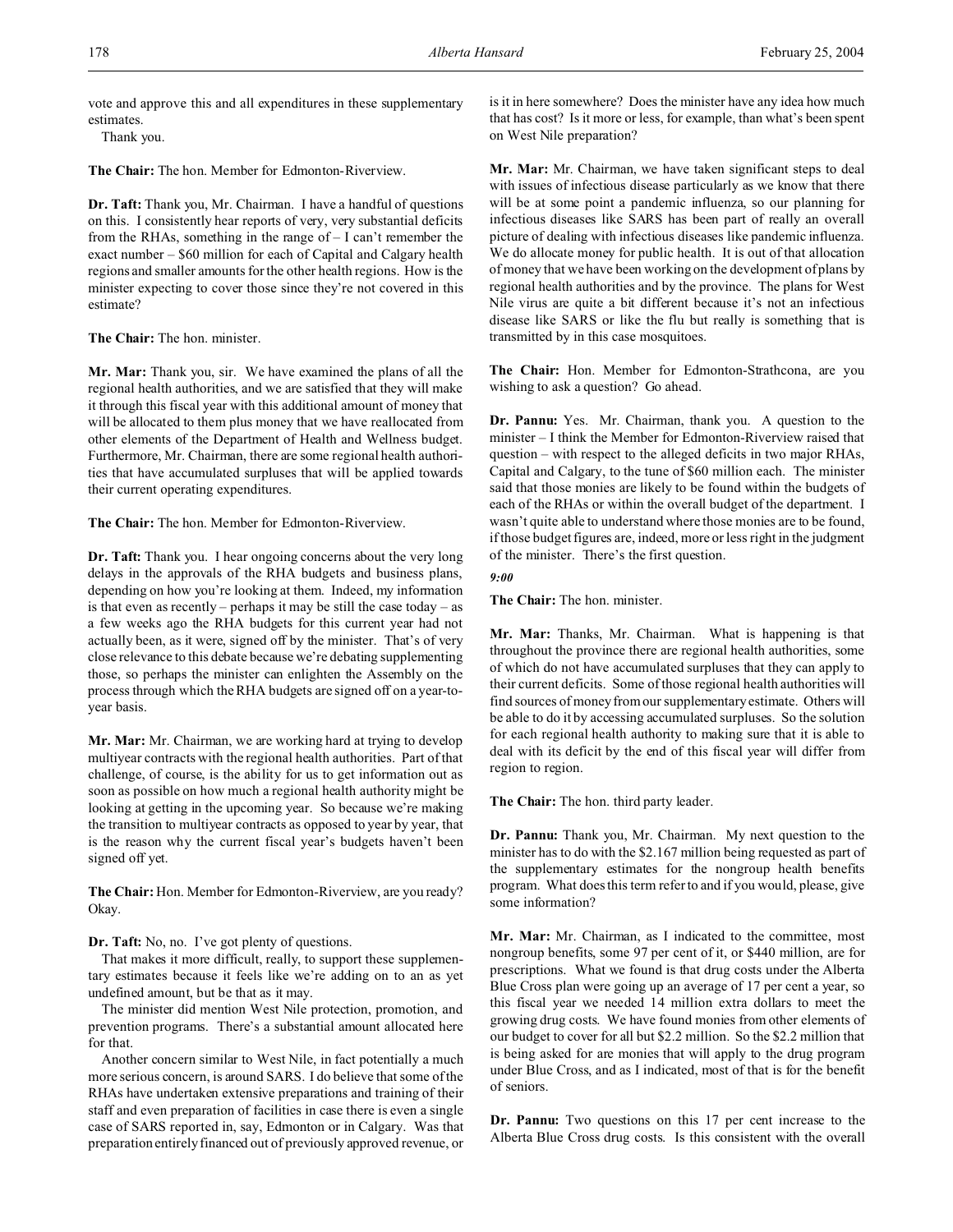increase of the cost of health care, and if not, what is driving this particular high level of increase in drug costs?

**Mr. Mar:** Mr. Chairman, that is a good question but one which is a very complicated one to answer, but I'll do my best. The 17 per cent increase in drugs is driven by two things predominantly. It is a function of the growing volume of people requiring drugs but also a function of the growing cost of new drugs that are coming onto the market. The overall costs of health care are not increasing at 17 per cent. It would be more in the range of 8 to 10 per cent across Canada.

Other elements that are higher cost are things like new technologies that are becoming available, and that's very analogous to the growing costs of drugs. Also, there is an issue with respect to our aging population. Even if our population were to stay static in its number, generally speaking as people age they use, consume, more health care dollars and resources, and that is also one of the areas that's driving your overall cost of health care, but 17 per cent increases for drugs are not indicative of all the costs going up in the health care system.

### **Learning**

**The Chair:** I'll call on the hon. Minister of Learning.

**Dr. Oberg:** Thank you very much, Mr. Chairman. I rise today to discuss the supplementary estimates for Learning. The supplementary estimate is \$14,600,000, which will fund the following things that I will list. There is also some statutory funding to the tune of around \$4.6 million.

I'll start with the statutory funding first, as I believe it is excellent news. On the statutory side \$1.1 million are for the Alberta heritage scholarships, which is due quite simply to a higher than anticipated number of students becoming eligible for these awards. This is nothing but good news in that our students are achieving more and are eligible for more of the awards.

There's also 3 and a half million dollars for the provision of the future cost of student loans due to a higher than anticipated number of students becoming eligible for financial assistance. Again, Mr. Chairman, it's an extra 3 and a half million dollars that goes into the postsecondary system through student loans.

We have \$500,000 in the nonstatutory voting amount for equipment and inventory for the development of a new apprenticeship, trade, and occupation management system. This will enable us to be much more effective on the apprenticeship side. Already we're the number one system in the world, and this will continue it to be even that much better.

There's also, Mr. Chairman, \$5 million for private schools supports; \$600,000 of this is from the increasing number of grade 12s returning to high school for upgrading, and \$4.4 million of this is for early childhood services. This goes to the private kindergarten providers for an increased number of children with severe disabilities and potentially higher costs per child.

The last, \$10.2 million for public and separate schools support; \$5.6 million dollars results from an increasing number of grade 12s that are returning to high school for upgrading. What we are seeing is a considerable number of these students coming back to high school for either upgrading their marks, upgrading courses, all in all returning to school. This is more than we had anticipated. We have \$1.3 million for providing learning programs to students in provincial institutions. What happens with this is there were some new institutions opened, and quite simply under the law we are forced to provide education to them, and that is costing us an extra \$1.3 million. Mr. Chairman, \$3.3 million for early childhood services PUF funding, which represents an increase in the number of children with severe disabilities as well as higher costs per child.

This is good news for the Department of Learning in that there's a little over \$20 million that is being put into Learning with these estimates, Mr. Chairman, and it's all going to the children and the learners in this province.

I'd be more than happy to take any questions.

**The Chair:** The hon. Interim Leader.

**Dr. Massey:** Thank you, Mr. Chairman. I noticed in the estimates that there is a line that refers to "higher costs per child," and I wonder how that is determined. I guess to give it some context, if you look at what happened to the public schools with their reduction of a thousand teachers, it seems to me that they could have claimed that the arbitrated teachers' settlement resulted in much higher costs per child. There wasn't relief for them, yet there seems to be relief here on the basis of costs per-child increases. I wonder if we could find why the difference.

[Mr. Lougheed in the chair]

**Dr. Oberg:** Thank you, Mr. Chairman. The higher costs per child are in kindergarten where we have expanded the mild and moderate. We have expanded the ESL as well in kindergarten, and again this is very good news for those kids that do have learning disabilities in kindergarten and are identified early.

**Dr. Massey:** Well, I guess I'm still having difficulty with it, Mr. Chairman. What triggers a request from one area that results in additional monies being handed to the operators? What would have happened that these higher costs would be covered in these estimates?

**Dr. Oberg:** Quite simply, Mr. Chairman, there are more children that are identified. There are more services that are being provided to these children and subsequently the higher cost per child as well as the increased number. I do not have the breakdown between the actual increase in the number of severe disabilities versus the cost per child, but again it's from bringing more children into being funded at the kindergarten level compared to what it used to be.

# *9:10*

**The Acting Chair:** The hon. leader of the third party.

**Dr. Pannu:** Yes. Thank you, Mr. Chairman. A question to the minister. In the supplementary estimates there are \$3.3 million for early childhood services program unit funding in the public system, and parallel to that is \$4.4 million for early childhood services program unit funding for private schools and private operators. The size of the private segment of the education system relative to the public segment is much, much smaller, yet the amount being requested is nearly 25 to 30 per cent more for that much smaller sector. Would the minister try to explain this?

**Dr. Oberg:** One thing we have to remember is that the comparison between private schools and public schools is not the same ratio in kindergarten. In kindergarten we have a high number of private providers, private schools who just give kindergarten, and there's a much higher ratio of the private to the public in that rate.

The other issue that has occurred is that we have seen more children with severe disabilities. More of the PUF funding in that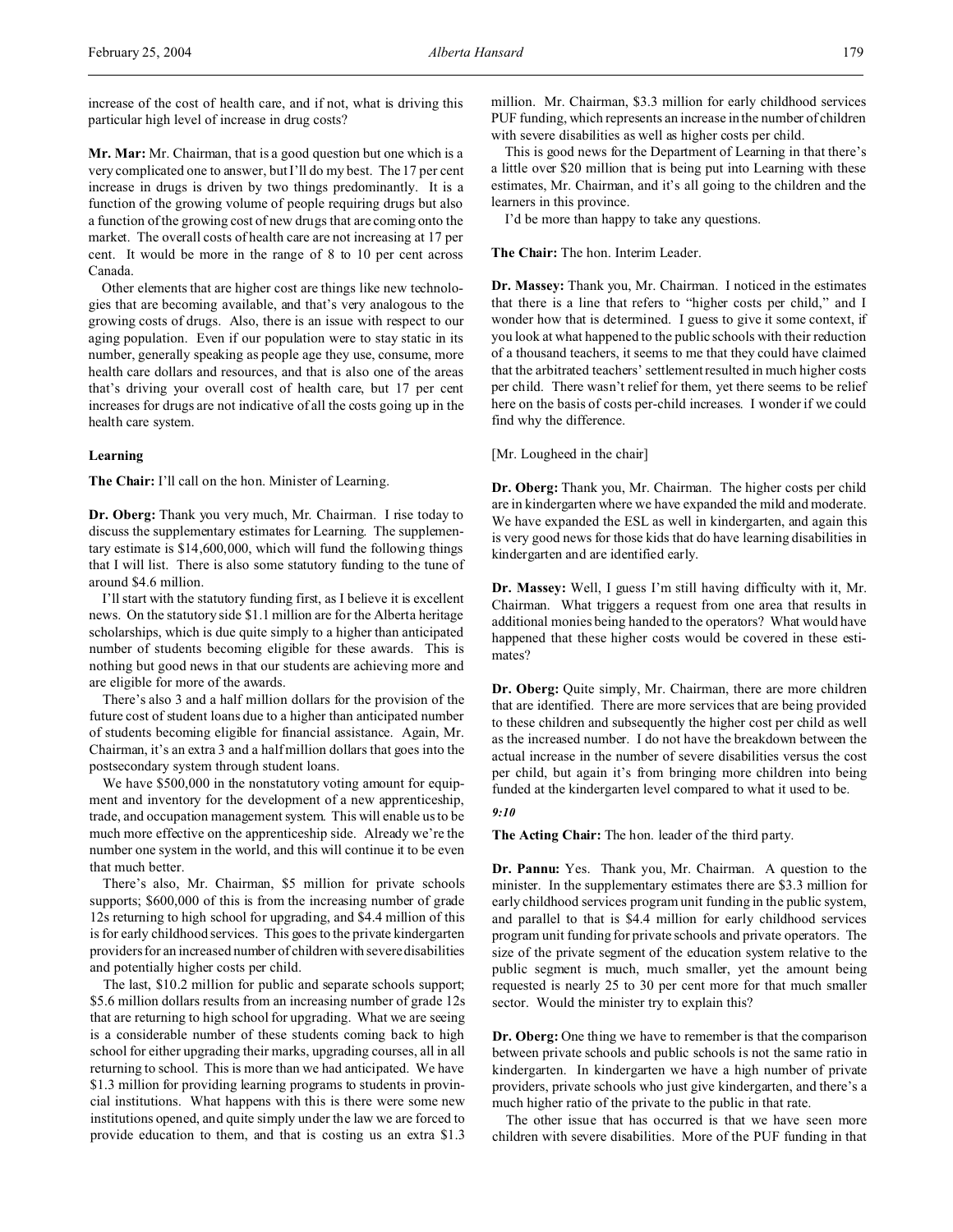particular sector is going to private kindergartens, and subsequently that realizes why there is the \$4.4 million for them. When we typically think of private schools, we're running at about 5 to 6 per cent of the students who are in grades 1 to 12. For kindergarten we're up around 40 per cent of the number of students actually in private kindergarten.

**Dr. Pannu:** A sort of supplementary to my question to the minister: would the minister have an estimate in terms of the number of ECS students in the private sector and the number in the public sector that's under reference here?

**Dr. Oberg:**I believe it's about 40 per cent in the private and around 60 per cent in the public, but I certainly will undertake to get that exact number for the hon. member.

**The Acting Chair:** Thank you.

**Dr. Pannu:** Then if the ECS segment in the public schools is 60 per cent and in the private sector it's 40 per cent why a 25 per cent more increase sought for the private sector?

**The Acting Chair:** The hon. minister.

**Dr. Oberg:** Thank you, Mr. Chairman. Because we are seeing an inordinately increased number of kids with severe disabilities in the private sector. This is all done on a per-student basis, and what we're seeing is a rise there as opposed to the public system.

# **The Acting Chair:** Thank you.

The hon. Member for Edmonton-Riverview.

**Dr. Taft:** Thank you, Mr. Chairman. There is virtually nothing in here for postsecondary learning apart from the \$500,000 in equipment and inventory purchases for apprenticeship and trade programs, at least if I'm reading this correctly.

**Dr. Oberg:** It's \$4.6 million on the statutory side.

**Dr. Taft:** Okay. Can you elaborate a bit on the \$4.6 million?

**The Acting Chair:** The hon. minister.

**Dr. Oberg:**Thanks, Mr. Chairman. What we see is on the statutory programs, which are monies that have to be put out purely by the number of students. We have a \$1.1 million increase in the Alberta heritage scholarships. This is due purely to the fact that there are more students qualifying. We also have 3 and a half million dollars for the provision of future costs of student loans issued – this is what the people are telling us – because there are more people becoming eligible for financial assistance. So, again, this 3 and a half million dollars is put into the student loan program in anticipation of the costs according to our actuaries.

**The Acting Chair:** The hon. Member for Edmonton-Riverview.

**Dr. Taft:** Thank you. I appreciate that clarification. I was actually questioning about funds going directly to postsecondary institutions as opposed to the students, and my question would be to the minister. In preparing these supplementary estimates, did any of the postsecondary institutions, or universities or colleges or technical schools, request extra funding of the minister?

**The Acting Chair:** The hon. minister.

**Dr. Oberg:**Thanks, Mr. Chairman. The postsecondaries always ask for extra funding. What I will say is that in the last supplementary estimates they received an extra \$30 million purely for postsecondary on the operations and maintenance side, and they also received I believe it was \$45 million from the access funding side. So in the previous two supplementary estimates that have come forward, they've actually received about an extra \$70 million to \$75 million. Therefore, this time when supplementary estimates come forward, it has been kept to the K to 12 system.

**The Acting Chair:** The hon. leader of the third party.

**Dr. Pannu:** Thank you, Mr. Chairman. My next question to the minister is with respect to the acquisition of an investment risk management system. There's\$875,000 requested to provide funding for the acquisition – that would be on page 48. I believe it's from your department; it may not be. My pages might have got mixed up. Sorry, Mr. Chairman.

**The Acting Chair:** Hon. minister, do you have a response?

**Dr. Oberg:** No, Mr. Chairman. That's actually the Department of Revenue.

# **The Acting Chair:** Thank you.

The Interim Leader of the Opposition.

**Dr. Massey:** Thank you. Just a couple of questions, Mr. Chairman. At budget time I asked a detailed set of questions and still haven't received responses to a number of those – this was the last budget – and I wondered what had happened to those. I still would appreciate having that information as we prepare for the next budget.

The other question I have is with respect to determining public school funding and private school funding. What is the basis – and I guess this goes back to some of those questions that I asked – for determining a per-pupil allocation?

**The Acting Chair:** The hon. minister.

**Dr. Oberg:**Thanks, Mr. Chairman. The present funding formula is determined with a base amount per student with additive amounts afterwards. There are additive amounts, for example, in special needs. There are additive amounts in ESL. There are additive amounts also in sparsity and distance, which is not directly tied to a student, but it is tied to the funding of the student. There are additive amounts on transportation. So, in essence, what happens in the funding formula as it exists today, keeping in mind that the funding formula will be changed come September 1, there's a base amount per student with plus and plus and plus added on top for each different one of the variables that the student qualifies for.

**Dr. Massey:** Well, I guess, then, that begs the question: how is that basic amount determined? How do you decide this is what it's going to cost a school or a school district to educate a youngster?

**Dr. Oberg:** There are two ways, Mr. Chairman. First of all, we determine the amount that is needed, and secondly, it is based on historical amounts. So what happens is the increases are built onto the base funding. What then happens is the additive amounts, the variables that are added in, tend to be more based on the need, so the actual base amount has the built-in increase. The other variables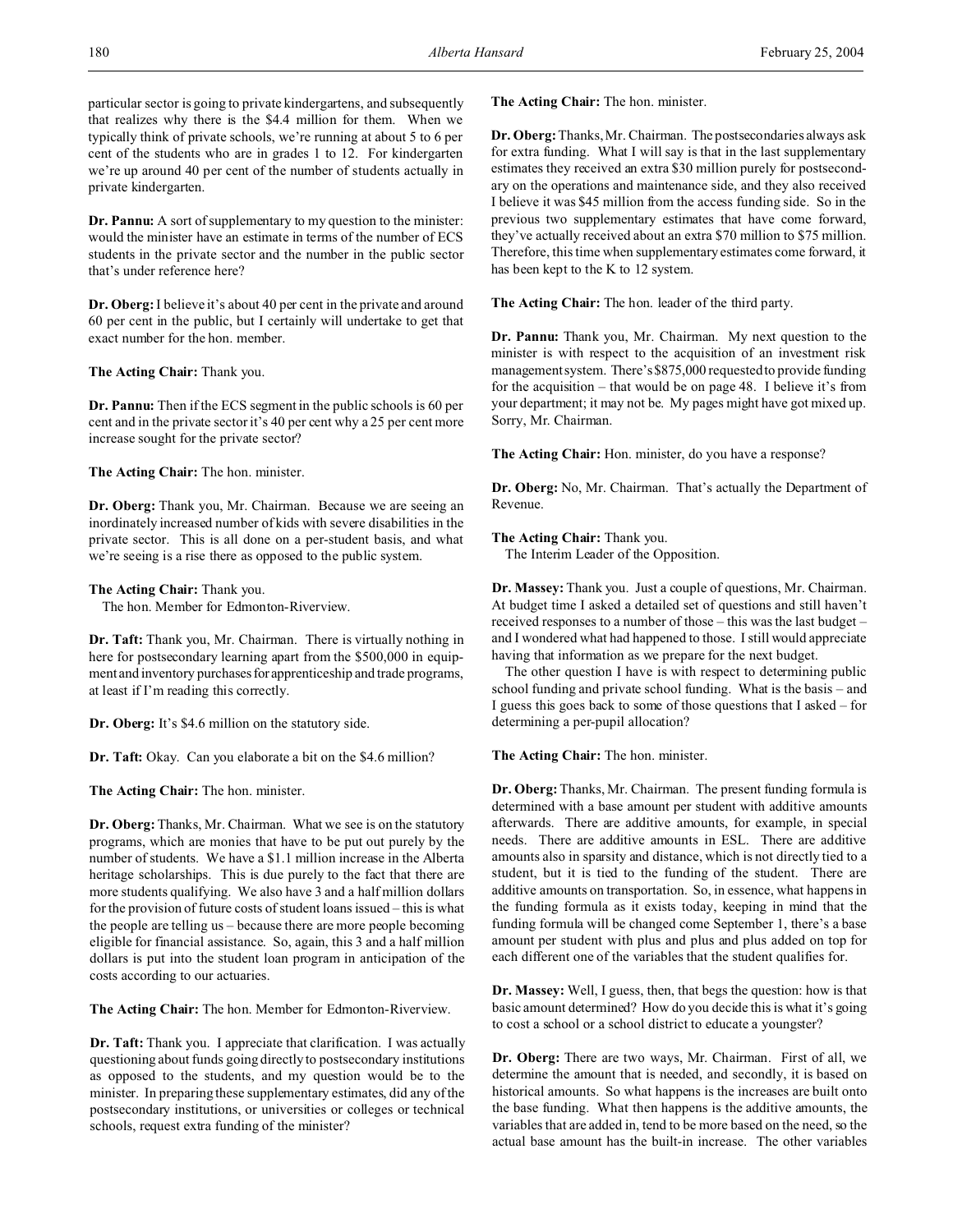To put it bluntly, it's based on historical amount. The historical amount was done with the needs of the child in place. The variable amount is much more responsive to the individual child and the individual school jurisdiction.

**Ms Carlson:** Mr. Chairman, I have one question for this minister. I heard his comments to the Member for Edmonton-Riverview about postsecondary funding with some interest. We repeatedly hear the president of the U of A talking about how funding from the province to postsecondary institutes has dropped, how in 1982 for every dollar a student put in in tuition fees, the province put in \$10, and how now in 2002 that has dropped from students putting in \$1 to the province putting in \$2.3. So that seems to be significant. We don't see that addressed here in this supplementary supply. Can you give us any good news about what's happening in the upcoming budget, and why didn't you consider funding it here?

# *9:20*

**Dr. Oberg:** Mr. Chair, as you well know, I cannot talk about what is in the upcoming budget. What I will say, though, is there was an agreement made from this government about eight or nine years ago, at which time a number was put forward about the percentage of what would be reasonable for a student to pay for their own education. At that time that number was stated to be 30 per cent. For the University of Alberta, which the hon. member asked me about, the present cost is about 24 per cent. So for every dollar that a student puts into his own education, there is another \$3 that is put in place by other sources, and I fully recognize when I say that that the other sources do include more than just the government funding. There are research funds, accumulation on their deposits, interest on their deposits, things like that.

**The Acting Chair:** Thank you, Minister.

The hon. leader of the third party.

**Dr. Pannu:** Thank you, Mr. Chairman. My question to the minister is, I guess, prompted by the question asked by the Member for Edmonton-Riverview earlier with respect to there being no supplementary funds being requested for postsecondary institutions. I was reading some document from the University of Alberta a few weeks ago, I think, in which reference was made to utility costs alone going up during this year beyond the estimated amount by about \$27 million. Now, that's a huge cost, and I'm surprised that there's no indication here that either the request was made from the university – I've given one example; there are other institutions, I suppose, that are similarly affected – or that in terms of asking for more funds there's no response to that request from the university.

**Dr. Oberg:**The universities and colleges put forward a request back in about May, as the hon. member said. There was \$30 million that was delivered to them in estimates in the last sitting that we had. They received \$30 million extra in O and M at about the end of July, so that covered them off. In actual fact they may have had some increases since that time, but they have not been vocal about any other increases. So they did receive an extra \$30 million on top of what they had.

**The Acting Chair:** No further questions of the Minister of Learning?

Then we'll call upon the Government House Leader.

### **Seniors**

**Mr. Hancock:** Thank you, Mr. Chairman. I'm prepared to put forward the estimates on behalf of the Minister of Seniors with respect to supplementary supply for the Department of Seniors.

As is disclosed in the supplementary estimates that were tabled, those supplementary estimates fall into three areas: the sum of \$4.5 million, which was provided to assist an increased number of lowincome seniors with the costs of long-term care accommodation fees; the sum of \$900,000 to support additional year-round and seasonal beds in homeless shelters; and \$5.5 million for increased provincial funding under the Canada/Alberta affordable housing agreement.

The seniors' benefits addition will come as no surprise to members in the House. The seniors' benefits program is an incomebased program that provides cash benefits to low-come seniors. In general, single seniors with an annual income of \$18,850 or less and senior couples with a combined annual income of \$28,740 or less are eligible for a cash benefit. The yearly maximums for seniors who qualify are generally \$2,820 for single seniors and \$4,200 for senior couples.

When long-term care rates were increased in August 2003, of course that also impacted low-income seniors who were in long-term care. At that time the government of Alberta determined that lowincome seniors on Alberta seniors' benefits who were residing in long-term care facilities should receive more assistance, obviously, to offset the impact of the rate increase. So to do this, the Ministry of Seniors implemented a supplementary accommodation benefit which allows qualifying low-income seniors to receive assistance over and above the yearly maximums that I've just mentioned to pay for the long-term care costs. The maximum amount per senior is \$4,455 per benefit year.

A supplementary estimate, the members will recall, was approved in the second quarter for \$17.3 million to pay the costs of the supplementary accommodation benefit, but since then some changes have occurred. Additional seniors have qualified to receive assistance with the higher fees. There's been a change in the makeup of long-term care facilities so that there's a larger proportion of seniors in long-term care facilities who now qualify for benefits. In the summer of 2003 48 per cent of seniors living in long-term care were eligible for supplementary benefits. That percentage is now almost 57 per cent. So the \$4.5 million supplementary estimate that's being requested of the Legislature today is to pay for that additional supplementary accommodation benefit for seniors in long-term care facilities.

The homeless shelters' \$0.9 million was needed to fund an additional 100 year-round beds and 200 seasonal shelter beds in Calgary. To meet the level of demand in Calgary, the Ministry of Seniors has been operating Sunalta Shelter, which provides for an additional 100 year-round beds. The Mustard Seed church had operated the Sunalta Shelter as a temporary winter emergency shelter in Calgary over the past two years.

The supplementary funding will also help to pay costs incurred by the Calgary Drop-in Centre for 200 additional beds over the winter months. In addition to those projects receiving the funding, the Ministry of Seniors has funded the Westgate Hotel project and the Knight Inn project in Calgary as well to provide additional temporary beds.

The remainder of the supplementary estimates, \$5.5 million, which again is in the area of housing services, is to complete the Canada/Alberta affordable housing agreement. Members will recall that the Canada/Alberta affordable housing agreement provides access to up to \$67.12 million in federal contributions to be matched by the province to help increase the supply of low-cost housing in high-growth communities.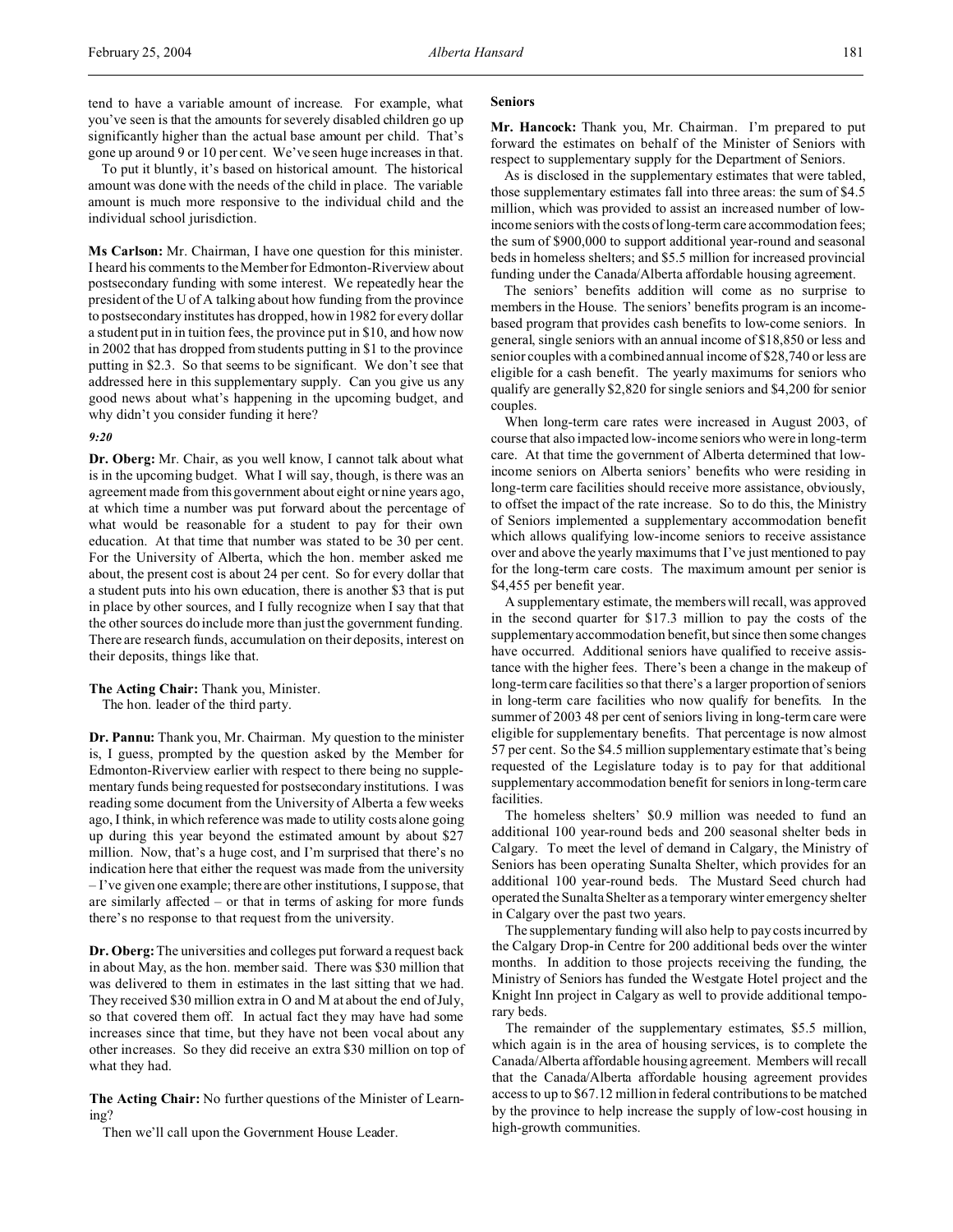Under the agreement the federal government is prepared to provide up to \$20.5 million to Alberta in 2003-2004. The 2003- 2004 budget originally provided only \$15 million, which is \$5.5 million below the amount necessary to fully match the federal contribution. With this supplementary estimate the Ministry of Seniors will be able to fully match the federal contribution for 2003- 2004, which will result in an additional \$11 million being provided to communities to meet the need for affordable housing. Since signing the agreement, more than \$40.2 million has been allocated to 21 projects for the construction of 1,005 affordable housing units.

So, Mr. Chairman, that's the rationale for the \$10.9 million which is being requested by the Ministry of Seniors.

**The Acting Chair:** Thank you, Minister. Are you prepared to respond to questions on the Minister of Seniors' behalf?

**Mr. Hancock:** I'll respond to the questions, Mr. Chairman, that I can respond to and undertake to get answers to the rest.

## **The Acting Chair:** Thank you.

The hon. Member for Edmonton-Riverview.

**Dr. Taft:** Thanks. I appreciate that gesture from this minister.

The first questions I have are around the allocation for homeless shelters. We are all aware of the number of homeless people on the streets of not just Edmonton and Calgary but of the smaller cities in Alberta as well. Many of these people are there as a result of mental health problems. Many of them are there because they can't have supported housing where they could live and get a minimum bit of support so that they don't end up in crisis and in hospital and on the streets. So my question – and perhaps this minister may well be able to answer because of his role in Justice – would be: are we seeing anything in here that's going to address some of the long-term causes of homelessness, or are we simply seeing treatment of the symptoms?

#### *9:30*

**Mr. Hancock:** Well, Mr. Chairman, of course with respect to the Ministry of Seniors specifically, obviously this budget would address the symptoms. It deals with making provision for low-cost housing and provision for homeless shelters.

The issue with respect to why people are homeless would be provided for mainly within the context of other government departments. In many cases, as the member well knows, there are issues with respect to mental health. There are other issues that impact people which I won't go into in detail here, not being an expert in it.

Clearly, what we're talking about here is providing shelters for the people who are homeless, and the leading-edge agreement with the federal government with respect to providing funds to support affordable housing is, again, to deal with those people who are in that situation, not to deal with the other side of the equation, which is also very important, and that is to ensure that people don't get into that position.

**Dr. Taft:** The point of my question was that we might not end up needing these supplementary estimates if we could get at the underlying cause of homelessness, so that's how it relates to this.

**Mr. Hancock:** Well, the hon. member may well be right. We wouldn't need these estimates if we didn't have the problem. As he well knows, however, those problems are not solvable overnight, so you have to deal with the acute care side of the equation now while you're dealing with trying to solve the problem on the other side of the table. You can't abandon these people who are in need on a cold winter night because you want to cure the problem. That's one of the key struggles the government always has: to put resources into the preventative side and into the program side, which would resolve some of these issues. Obviously, we need to deal with the acute care side, and that's what's being asked for here.

**Dr. Taft:** Certainly I wouldn't want the minister to interpret my comments as suggesting that we cut out these kinds of responses to the immediate needs, but it seems to me that this occurs year after year after year. Frankly, we've known for a long time that many people who are homeless are homeless because of mental health problems, and we haven't addressed their care, so let's get on with addressing that.

My next questions are around the 4 and a half million dollars "to assist an increased number of low-income senior citizens with the costs of long-term care accommodation fees," which went up very significantly I think it was the 1st of August. At the same time that those fees went up, we're hearing increasing reports and seeing increasing evidence of decline in standards of care in nursing homes so that we have seniors who feel like they're paying more and getting less.

So let me frame it this way. This 4 and a half million dollars that's going in to offset the costs of the increased fees for low-income seniors will flow through the bank accounts of those seniors to the nursing homes. Does this minister have any thoughts or knowledge of what impact we might see on improving standards of care as a result of increases in revenues going to the nursing homes such as this 4 and a half million dollar increase?

### **The Acting Chair:** The hon. minister.

**Mr. Hancock:** Thank you, Mr. Chairman. Well, as the member will know, having read carefully the Broda report, the issue of making sure that there are sufficient beds in long-term care is certainly one which the Ministry of Seniors, responsible for housing, is acutely aware of and has been working hard on. One of the reasons for the increase in the long-term care rates was to have that payment for the housing portion of the care so that the operators would have sufficient funds to keep the standard of care and the level of care in the facilities strong and as well, of course, to make sure that other facilities would be available so that more beds would be available so that many other good things could happen. First of all, those seniors who are in need of long-term care and needed that type of accommodation would have it available, and people who should be in longterm care as opposed to acute care beds would have the opportunity to move there and thus free up acute care beds for the acute care system in health.

So there were many benefits which were intended by increasing the fees which were payable by people in long-term care for their housing. That's a good theory, but obviously there are people in long-term care who are low-income and who are being subsidized, so the Seniors budget had to be increased to cover off that portion of those people's fees. That's what we're looking for here, to keep those people whole and make sure that that increase did not impact unduly on people who couldn't afford to pay.

But, yes, of course the whole concept of making the long-term care charges match the costs of providing the housing portion is so that it doesn't eat into the cost of providing the care. The operators can make sure that that care is provided for. If the money isn't there, they can't provide the care, so you have to make sure that it's there, and these dollars will go directly to doing that.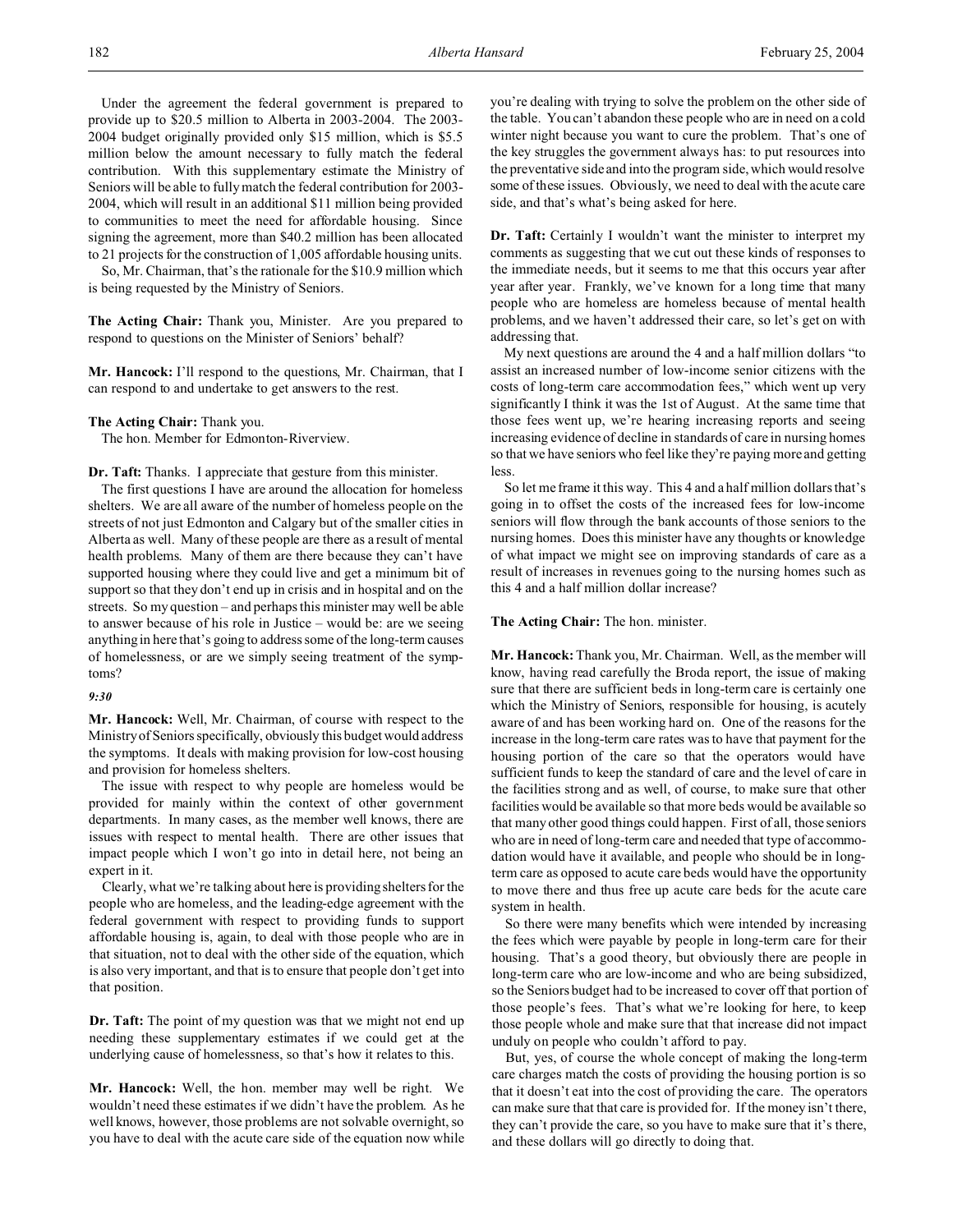**The Acting Chair:** The hon. leader of the third party.

**Dr. Pannu:** Thank you, Mr. Chairman. On the \$900,000 for the homeless, the additional funds that are being asked for here, would the minister have – you may not have because you're not directly responsible for that portfolio – a breakdown in terms of which communities received what amounts from this? As the hon. Member for Edmonton-Riverview drew to the attention of the House, the problem of homelessness is not just the problem of Calgary or Edmonton, but Red Deer, Medicine Hat, Lethbridge, Grande Prairie, and so on and so forth all have that problem now.

I'm particularly interested in this question because in my constituency there has been some neighbourhood dispute about whether or not a particular church should provide temporary shelter to the homeless. I'm interested in knowing what portion of the funds from this \$900,000 has come to Edmonton and perhaps some of that money to the area that I represent to provide for the facilities that are badly needed by the homeless in the area.

**Mr. Hancock:** Well, Mr. Chairman, to the best of my knowledge and subject to correction the information that I have available here is that the \$900,000 went entirely to Calgary from this supplementary estimate. That's not to say that there weren't other dollars in the budget that went to other homeless projects around the province. But this particular supplementary estimate was dedicated, as I indicated, to running the Sunalta Shelter in Calgary, which the ministry was operating, and the supplementary estimate was needed to pay some costs incurred by the Calgary Drop-in Centre for 200 additional beds there. I think the other projects that I listed, the Westgate Hotel project and the Knight Inn, were not part because the information that I have is that those were in addition to these. So the  $$900,000$  as I understand it – and I will certainly get correct information if I'm wrong – went specifically to the Sunalta project and the CDIC project in Calgary.

## [Mr. Tannas in the chair]

Now, I'm well aware of the Inn from the Cold project in Strathcona. My church as well as other churches have been participating in that project. It's a very good indication of how the community can come together and provide support for those in need. It's unfortunate that there was a problem in getting that project up and running on a timely basis, partially due, as the member indicated, to the concerns that were expressed in the community. I have nothing but respect for the people from all the churches involved who were dedicated to getting that particular society together and up and running and providing that type of accommodation, primarily directed to young people in the Old Strathcona area but I don't think restricted to them.

I have had occasion to speak to the minister with respect to that project and with respect to the problems they were having getting up and running, but I have to indicate that this supplemental estimate deals specifically with those two projects that I mentioned in Calgary.

**The Chair:** The hon. Member for Edmonton-Strathcona.

### *9:40*

**Dr. Pannu:** Thank you, Mr. Chairman. Now I turn to the \$4.5 million "to assist an increased number of low-income senior citizens with the costs of long-term care accommodation fees." Clearly, this request is related to the increase in the rate that resulted from changes in the government's own policy with respect to that. From the seniors' advocates we hear day in and day out, increasingly, their growing concerns about the quality of care at the same time as the Minister of Seniors is coming back to this House to ask for more money to pay for those facilities that provide that care. So that's a concern I want to register.

I don't know if any of this money – it doesn't look like it – is being used to monitor the quality of care in conjunction with the increase in fees, which in part were justified in order to guarantee and perhaps improve upon the quality of care received by seniors in long-term care facilities.

Now, the questions that I have about it. I know that there are three types of providers, I guess. There are private, nonprofit providers of long-term care; there are public facilities that provide that care, run by RHAs I would suppose; and there are private, for-profit. So there are three categories that I know of. Would the minister have any idea about what portion of this \$4.5 million is going to each of the three categories of providers, and what are the numbers of seniors receiving this assistance for each of these three types of residences run by three different categories of providers?

**Mr. Hancock:** Well, Mr. Chairman, the first portion of the member's comments were clearly a comment which I'm sure the Minister of Seniors will be pleased to read and get that input from.

With respect to the specifics about the three types of housing and how many seniors are in each type and what percentage of them in each type get the benefit of this supplemental assistance and more particularly this supplementary estimate, obviously I don't have those numbers at hand. To the extent that they are available, I'll see that the member gets them.

**The Chair:** The hon. Member for Edmonton-Strathcona.

**Dr. Pannu:** Thank you, Mr. Chairman. While we are talking about numbers, perhaps I should also put in a request, then, and the Minister of Seniors will perhaps respond to it later on. What has been the increase both in terms of absolute numbers and the percentage increase of seniors requiring this assistance since the increase anywhere from 38 to 50 per cent on a monthly basis in the rates that the seniors have to pay for long-term care? Two numbers: absolute numbers of seniors who now require special assistance to pay for their facilities and, secondly, what percentage increase has taken place as a result of changing this policy.

**Mr. Hancock:** Well, Mr. Chairman, I don't have the absolute numbers of seniors available, but as I indicated earlier, during the summer of 2003 48 per cent of seniors living in long-term care facilities were eligible for supplementary benefits. There has been a shift in the demographics. There have been higher income seniors who have chosen to avail themselves of other accommodation. Once the prices, I guess, were comparable, they chose a different form of housing. So there have been higher income seniors leaving longterm care facilities and normally replaced by others who are lower income level.

So there has been a shift in the demographics. My understanding is that right now about 57 per cent of seniors in long-term care are receiving supplementary assistance benefits, and that's expected to increase to about 60 per cent by the year-end. There has been a shift, there has been a change, but my information suggests that that change has not been so much that the people who weren't before are now on supplementary assistance benefits, but rather there's been a change in the demographics. In fact, spaces have been made available for more lower income seniors, who then require the supplementary assistance benefit, and the higher income seniors are moving out to other types of accommodation.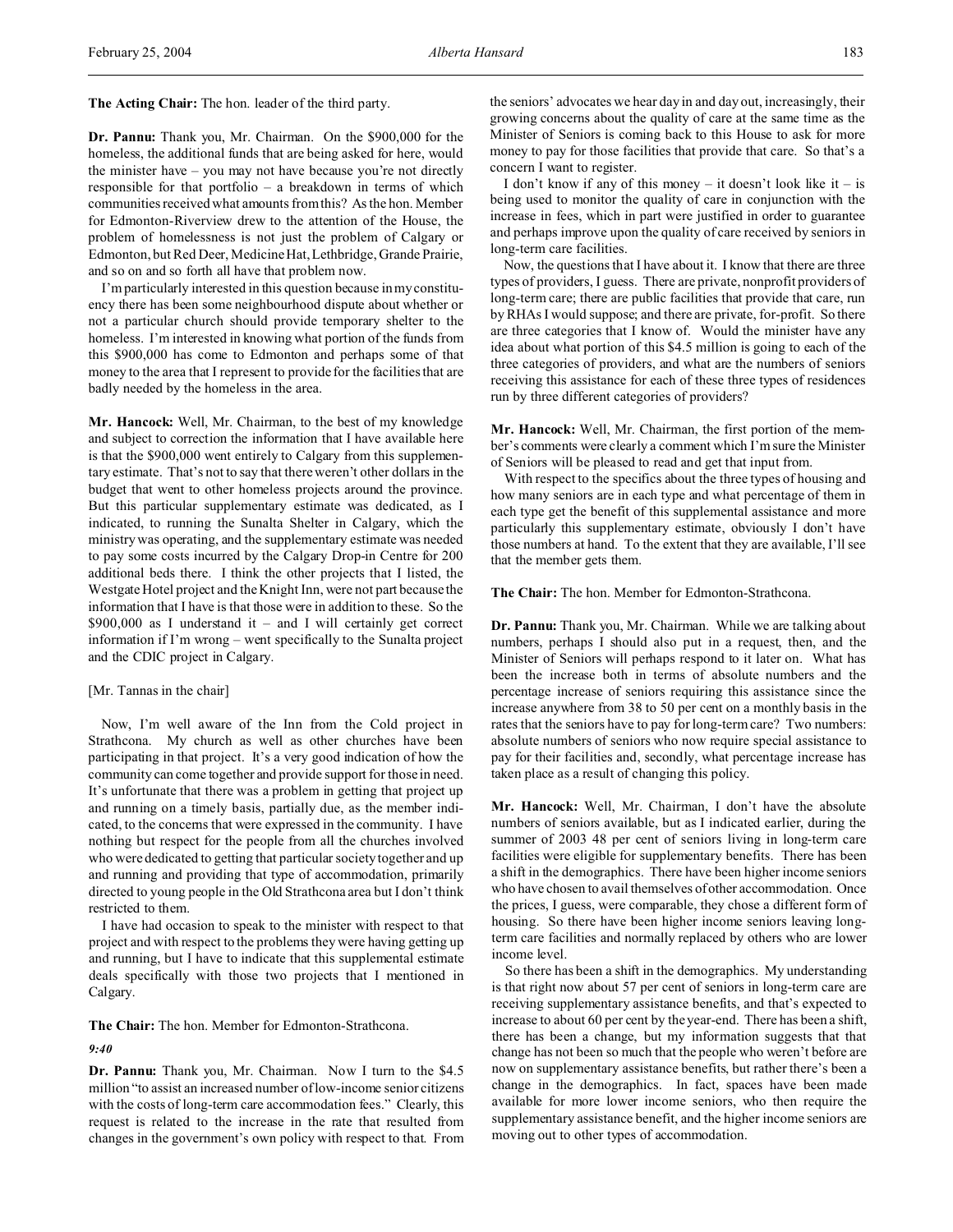**The Chair:** The hon. Member for Edmonton-Ellerslie.

**Ms Carlson:** Thank you, Mr. Chairman. I, also, have some questions on seniors. I wasn't completely satisfied with the answers I just heard from the hon. minister on how they intend to help seniors, particularly with long-term care fees and the problems they're having with increased power bills and insurance costs. I don't feel that seniors are more satisfied than they were at this time last year, and I want to know how come that isn't addressed in these supplementary estimates. I also want to know what the government's long-term plans are, because I don't see them addressed here, in terms of providing affordable housing for seniors.

We're seeing more and more that seniors are falling through the cracks, that many of them cannot sustain their own homes or rental homes with the costs that are accruing out there when you see the substantial increases in living costs, whether it's their power bills, their rents going up, being able to own and operate a car, which in this province it is virtually impossible to function without. The public transportation system is so poor and the cities are so spread out. So they see all these mounting costs; they see additional fees having to be paid for prescription drugs.

All of this adds up on a monthly bill that's unaffordable for them, and the only place they can cut back on is their housing. So if there is no affordable housing available for them, which we are finding increasingly is the case, then where are they supposed to go? How come the government isn't picking up their own phones and listening to these problems? We're hearing them in our constituency offices day in and day out, not seniors who are upset or mad but seniors who are desperate and who have no place to go. So I wonder why that hasn't been addressed anywhere in these supplementary estimates.

**Mr. Hancock:** Well, Mr. Chairman, the hon. member is debating beyond the provisions of the supplementary estimates and trying to tie it back to supplementary estimates by saying: why isn't it in here? The hon. member well knows that a budget might be expected sometime within the next month or so. She heard the Speech from the Throne in which there was a clear commitment to the seniors of this province, an indication that the government does understand that seniors who are living on the margin, seniors who've retired on a fixed income and are facing increasing costs, as everybody is – increasing costs with respect to utilities, with respect to groceries, with respect to all the costs of living do make it difficult for seniors who've retired on fixed incomes.

My own parents are living in their own home and have the same issues as other seniors around the province, and that is that it's increasingly more and more difficult to meet the rising costs that happen in society, the ongoing costs that increase on a year-to-year basis.

This government is not turning a blind eye to that. In fact this government has put in place the Alberta seniors' benefits in an attempt to make sure that there was a program in place so that seniors on a low income could have a place to go for extra funding when they needed it. When the government allowed the rates for long-term care to go up so that more long-term care spaces could be available, they also recognized that there would need to be some money in the budget to cover those that require assistance from the government to assist with that increased cost. That's why there was an additional \$17.3 million in the last supplementary estimates, and we're now looking at \$4.5 million in these estimates.

The Minister of Seniors is a strong advocate for seniors in this province, and the government will continue to ensure that those seniors who are living on the margin, who are having a hard time making ends meet in houses that perhaps might need repairs, in

houses that are increasingly difficult to heat through rising utility costs, seniors who have to meet their medical bills – the Minister of Seniors is working very hard to make sure that the programs are there and that they go to the people who need them.

So the issue is: at what level of income do seniors need assistance, and how can we have programs that are designed to be delivered so that those seniors get assistance? It's very much a part of this government's agenda, as was spoken to in the Speech from the Throne, but that's a subject for discussion when the main estimates are before the House.

**The Chair:** The hon. Member for Edmonton-Riverview.

**Dr. Taft:** Thank you, Mr. Chairman. I appreciate the comments here. Seeing that we're getting towards the end of the discussion, I just need to put my concern on record that we've only had about eight hours since we were provided with the information in these supplementary estimates, and it does make it very difficult for us to carry on an informed debate. We don't have an opportunity to check with any of the stakeholders on the appropriateness of this legislation. It's over \$100 million in this case. So I would just like it to be on the record that this is a very, very serious constraint on our ability to debate this bill.

Thank you.

*9:50*

#### **Innovation and Science**

**The Chair:** The hon. Minister of Municipal Affairs.

**Mr. Boutilier:** Thank you. It's my pleasure tonight to represent the Minister of Alberta Innovation and Science. Mr. Chairman, hon. members, tonight on behalf of the minister I'm bringing forward the supplementary estimates for the ministry's budget regarding Imagis. For those of you who may not already know, Imagis is the acronym for the Alberta Government Integrated Management Information System. It is the corporate system that supports the government of Alberta's financial, purchasing, human resources, and payroll businesses. A project to implement Imagis was initiated in 1995-96 to replace multiple old systems that could not meet the changing business imperatives.

Now, what does Imagis do? Imagis provides the ability to meet the Alberta government's financial obligations to vendors, customers, and employees. It enables all ministries within the government of Alberta to comply with the requirements of generally accepted accounting principles. Last year Imagis processed approximately 1.9 million invoices. Can you imagine? One point nine million invoices. It sounds like something that my wife and I have to deal with when we go out shopping  $-1.9$  million invoices through accounts payable, 500,000 payroll cheques, 250,000 time sheets. How many time sheets? Two hundred and fifty thousand and 42,000 T4s and T4As. Through an automated employee self-service component approximately 20,000 employees receive the confirmation of their pay, eliminating the need of duplication to print and mail 200,000 pay advices. This, I believe, is a very important initiative. Seventy-five thousand expense claims were processed. The automated electronic payment system eliminates the manual handling of 1.2 million paper vendor invoices. So, Mr. Chairman, that is quite important.

Upgrades to the Imagis system are required approximately every three years to keep the system current and take advantage of the enhancements and new features. The upgrade undertaken in '03-04 involved changing the system to fully web-enabled technology and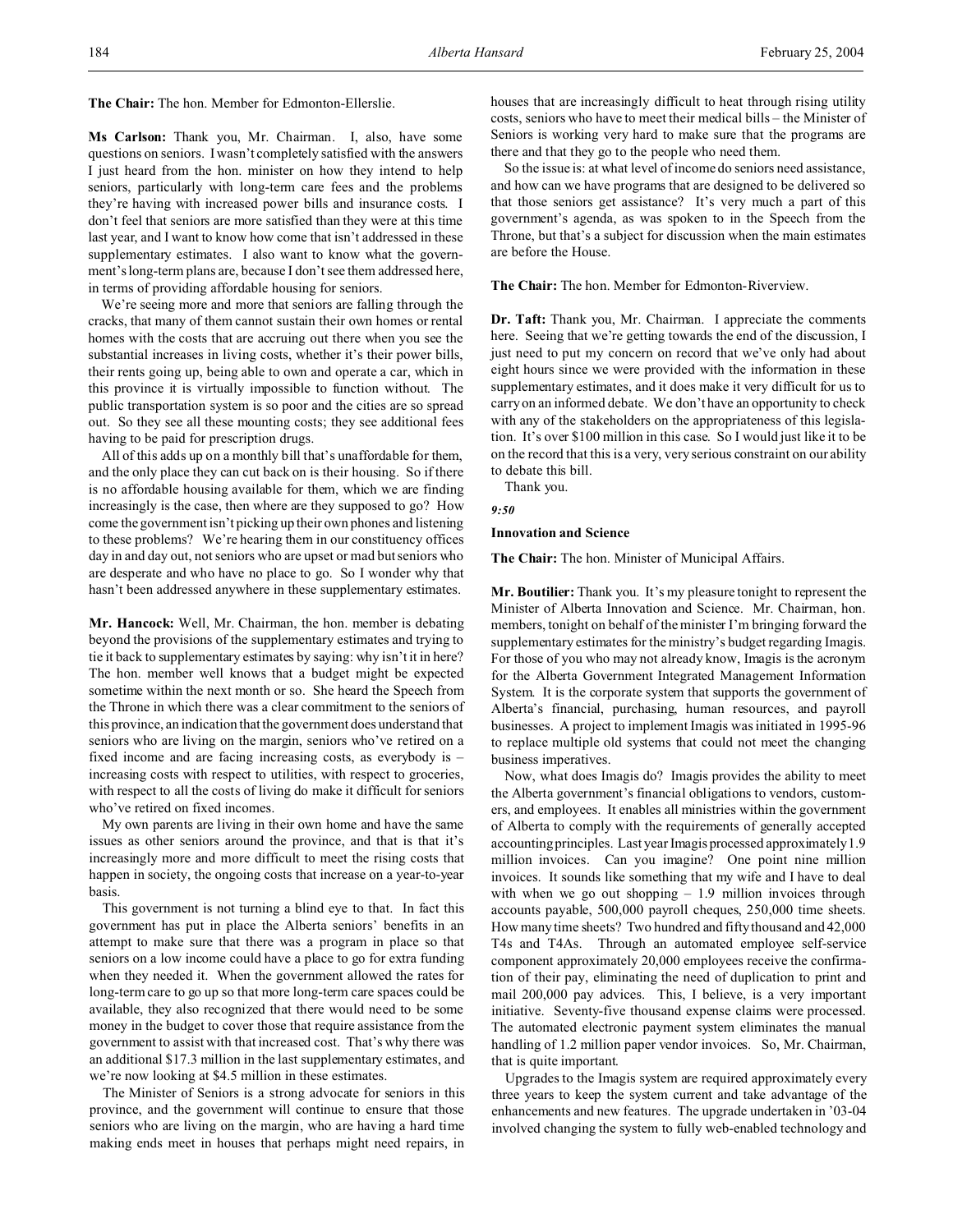Finally, as a result of the complications involved, increased costs were incurred. I think we can all relate to that in our own homes in terms of an estimate we get versus what it really actually costs. In addition, Imagis experienced increased operational costs for such things as hardware requirements and software licensing fees, another common phenomenon across Canada. To cover the increased operating and upgrading expenses, a supplementary estimate of \$1.55 million is required.

In conclusion, Mr. Chairman, thank you again for the opportunity to present tonight. Should there be any questions, it would be my pleasure to ask the Minister of Innovation and Science and his staff to respond to them directly.

Thank you.

**Dr. Massey:** I wanted to ask a question. Has the government examined and responded to the Auditor General's criticisms in his last report where he indicated that the government hasn't formalized or implemented "an effective accountability framework for IMAGIS"? One would assume that before more money was put into the program, that accountability program would be in place, and I think there was a further recommendation from the Auditor General that the work be done within the individual ministries to make sure that the money was being well spent. I guess it's that concern, that the Auditor General's caveats be addressed before we put more money into it.

**The Chair:** The hon. minister.

**Mr. Boutilier:** Thank you, Mr. Chairman. I can't say. This morning I appeared in front of Public Accounts, and some of the hon. members across the way and on this side were at Public Accounts. The Auditor General was there, and he talked about the importance of accountability. I was very proud to say that the accountability within the ministries that are presenting to Public Accounts – I'm not aware at this point if, in fact, Innovation and Science is presenting to the Public Accounts, where a similar type of question, I would assume, would be asked as well. But I will say this. I understand the minister's perspective. Actually, not the Auditor General's criticisms but the Auditor General's recommendations I know are clearly taken very seriously by this government and are acted on, as I indicated to the Public Accounts Committee this morning.

**The Chair:** The hon. Member for Edmonton-Strathcona.

**Dr. Pannu:** Thank you, Mr. Chairman. In light of what the Auditor General has recommended, the question of accountability I think is something that we need to take seriously. So in that spirit, looking at the request for a little more than \$1.5 million related to a budget of \$12.1 million that was approved by this Assembly earlier, it's a rather large increase being asked, more than 13 per cent.

The information technology is not something new. It has been around for many years, extensively used by this government and its offices as well as businesses and other institutions all over the place. Why is it that the budgeted amount is so far out of line with what was in fact being spent and because of which now a certain per cent increase is being requested by way of this particular request for supplementary estimates?

**Mr. Boutilier:** I appreciate the hon. member's comments. I think we can all appreciate either in our lives, in our homes, or in institu-

tions that, clearly, software licences and fees are something from an accountability perspective that we have no control over because it's an external market that we're dealing with. But I can assure you from an accountability perspective that every single cent that is being invested in this new technology – Alberta is viewed as a leader, and we want to ensure that we get the best value in terms of what we're providing relative to this.

Again, I will take the hon. member's comments that he has mentioned and share them with my hon. colleague the Minister of Innovation and Science, and I thank him for his comments.

#### **Infrastructure**

**The Chair:** The hon. Minister of Infrastructure.

**Mr. Lund:** Thank you, Mr. Chairman. I'm here this evening before the committee requesting and showing that we need an additional \$35 million to fulfill the Natural Gas Price Protection Act. The original budget was for \$180,600,000. Of course, it covers five months: November, December, January, February, and March. What happened? In November and December there was no payment, but we were figuring on a first of the year payment, and it turned out that in January there was a \$2.50 payment, then in February \$1.50, and we know there's another \$1.50 coming in March. Our calculations tell us that we will need about \$215 million for this whole program, which requires the addition of the \$35 million.

**Ms Carlson:** Mr. Chairman, I just can't resist asking the minister what the justification is for such a poorly funded kind of system, where people have to get rebates and we just can't provide fair and reasonable pricing when it comes to natural gas.

# *10:00*

**Mr. Lund:** Well, I'm so pleased that the hon. member would find time to ask me a question. I remember having to stand in the House almost daily and answer questions from the hon. member, but with her aspirations to leave this place and go to bigger and better things, I really appreciate that she give me one more opportunity to answer one of her questions.

Mr. Chairman, the fact is that gas is priced on the market, and I think it would be a huge mistake if, in fact, we said that we were going to interfere – I don't know what the number would be, where the level would be – on a monthly basis with that level. I think the gas price protection act certainly offers the level of protection to the consumer that is necessary for those heavy-use months. When we don't know exactly what the price is going to be, we don't know how many gigajoules are going to be used, we make the best estimate that we possibly can, and I really, really believe that we've now come to the point where we know that we're going to need about \$215.6 million in order to fulfill the requirements under the act.

**The Chair:** The hon. Member for Edmonton-Strathcona.

**Dr. Pannu:** Thank you, Mr. Chairman. My question to the minister, of course, is whether or not the same rebate program will be kept in place for next winter, if he knows anything about it, or whether, in fact, since the election might be called by the time we are into this month next year, he thinks that the rebate might even be made more generous and the program might be made sweeter for Albertans by then?

**Mr. Lund:** Mr. Chairman, under the act this present formula is in place for three years, and the level of funding, of course, is gradu-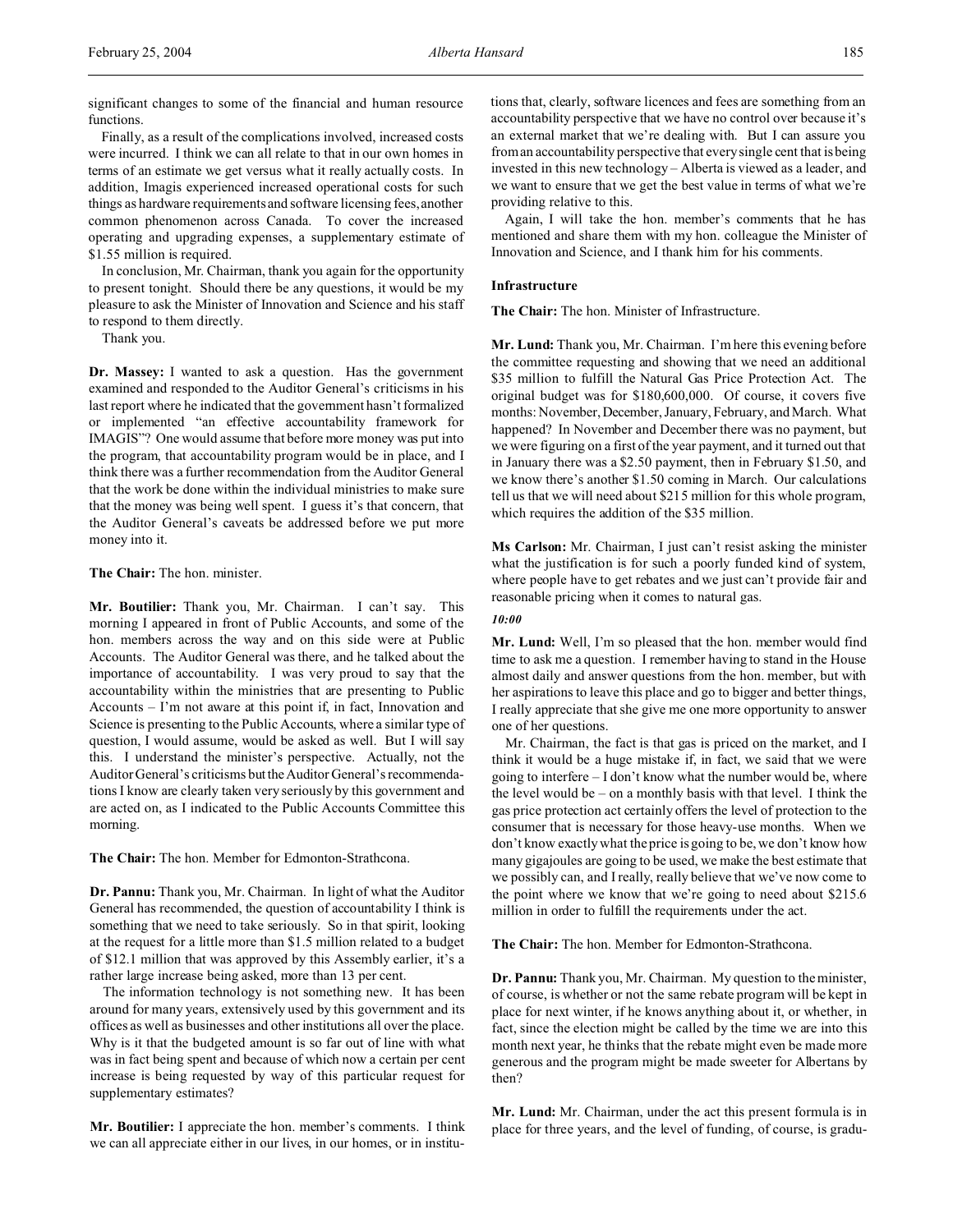**Ms Carlson:** Mr. Chairman, I don't have any more questions for this minister, but I just wanted to put my one question on the record for the Minister of Revenue, and that's in terms of the investment risk management system that they're spending the \$875,000 on. Could you tell us why you think you need one, and do you expect to have any anticipated expenses?

**Mr. Boutilier:** Thank you very much to the hon. member for the question. The reason for this request of \$875,000 is to provide funding for an investment risk management system. The total cost of the system is \$1.26 million, half of which will be recovered through charge-backs to external investment clients as the asset is amortized naturally over the next five years.

Mr. Chairman, I would also like to point out that Alberta Revenue will be lapsing a similar amount of operating dollars that we're now requesting be added to the Revenue capital budget. Now, these operating savings cannot be directly transferred to capital because they have associated recovered revenue. But as a capital expense the revenue will be recovered from investment clients over a five-year period as the asset is amortized rather than in the year of the expense for operating funds. Now, this is why a supplementary estimate is required tonight.

I would also like to conclude by saying, just as a reminder to the hon. members in this Assembly, that Alberta Revenue manages approximately \$38 billion in investments on behalf of Albertans. Now, that's \$38 billion. I'm going to say that slower. Do you know how many zeroes are in 38 billion? It is quite substantial. So this includes the heritage trust fund as well as the endowment funds like the Alberta Heritage Foundation for Medical Research, the Alberta Heritage Foundation for Science and Engineering Research, and the Alberta heritage scholarship fund as well as various other publicsector pension plans.

Now, the request will provide an investment risk management system giving the Department of Revenue a highly sophisticated tool which will evaluate investment opportunities and risks.

I thank the hon. member for the question.

**The Chair:** The chair hesitates to interrupt the hon. minister, but pursuant to Standing Order 58(4) and Government Motion 9 agreed to earlier this afternoon, I must now put the following questions with respect to the 2003-04 supplementary estimates, No. 2, for the general revenue fund for the year ending March 31.

# head: **Vote on Supplementary Estimates General Revenue Fund**

Agreed to:

| Aboriginal Affairs and Northern Development |             |
|---------------------------------------------|-------------|
| <b>Operating Expense</b>                    | \$1,750,000 |
| Health and Wellness                         |             |
| Operating Expense and                       |             |
| Equipment/Inventory Purchases               | \$6,167,000 |
|                                             |             |

| Capital Investment                   | \$6,350,000  |
|--------------------------------------|--------------|
| Human Resources and Employment       |              |
| Operating Expense and                |              |
| Equipment/Inventory Purchases        | \$28,680,000 |
| Infrastructure                       |              |
| Operating Expense and                |              |
| Equipment/Inventory Purchases        | \$35,000,000 |
| Innovation and Science               |              |
| Operating Expense and                |              |
| Equipment/Inventory Purchases        | \$1,550,000  |
| Learning                             |              |
| Operating Expense and                |              |
| Equipment/Inventory Purchases        | \$14,600,000 |
| Revenue                              |              |
| Operating Expense and                |              |
| Equipment/Inventory Purchases        | \$875,000    |
| Seniors                              |              |
| Operating Expense and                |              |
| <b>Equipment/Inventory Purchases</b> | \$10,900,000 |
| Sustainable Resource Development     |              |
| Operating Expense and                |              |
| Equipment/Inventory Purchases        | \$14,800,000 |
| 10 10                                |              |

### *10:10*

**The Chair:** The hon. Government House Leader.

**Mr. Hancock:** Thank you, Mr. Chairman. I'll move that we rise and report, but I just wanted to put on the record as I do that – the hon. Member for Edmonton-Riverview indicated for the record that the opposition only had eight hours to look at these estimates before Committee of Supply. Just for the record I'm not aware of any request from the hon. members to schedule the Committee of Supply at a different time than was proposed. Always open to working with members of the House with respect to scheduling and when things might come forward and always had a good working relationship with the retiring House leader on the other side. Always open to requests for scheduling at more appropriate times if it's possible.

Having said that for the record, I would move that the committee rise and report the estimates that have been voted in Committee of Supply.

[Motion carried]

[The Deputy Speaker in the chair]

**Mr. Lougheed:** Mr. Speaker, the Committee of Supply has had under consideration certain resolutions and reports as follows. All resolutions relating to the 2003-2004 supplementary estimates, No. 2, have been approved.

Aboriginal Affairs and NorthernDevelopment: operating expense, \$1,750,000.

Health and Wellness: operating expense and equipment/inventory purchases, \$6,167,000; capital investment, \$6,350,000.

Human Resources and Employment: operating expense and equipment/inventory purchases, \$28,680,000.

Infrastructure: operating expense and equipment/inventory purchases, \$35,000,000.

Innovation and Science: operating expense and equipment/inventory purchases, \$1,550,000.

Learning: operating expense and equipment/inventory purchases, \$14,600,000.

Revenue: operating expense and equipment/inventory purchases, \$875,000.